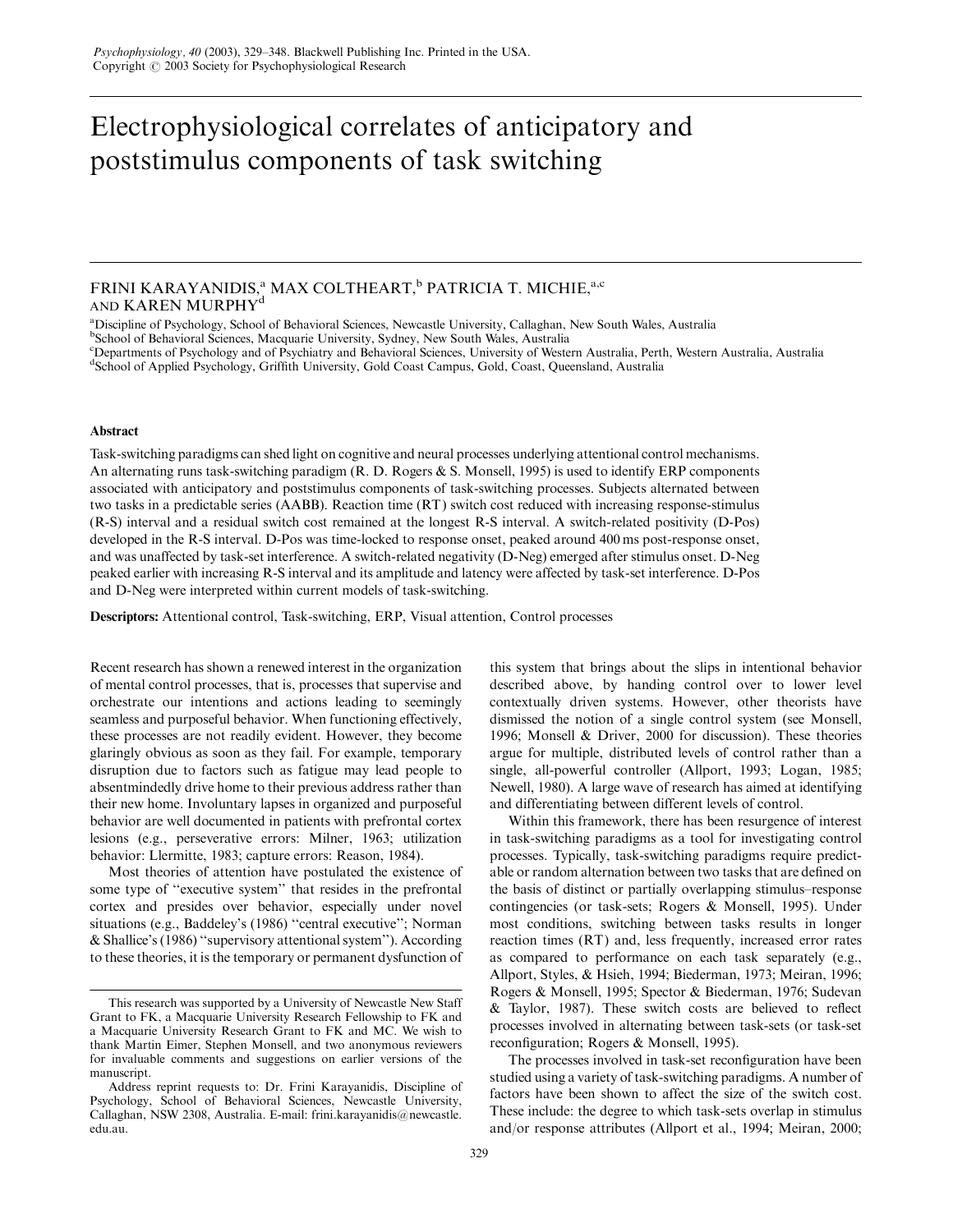Spector & Biederman, 1976), prestimulus cueing that signals which task-set is active prior to each trial (e.g., Biederman, 1973; Meiran, 1996; Sudevan & Taylor, 1987), factors encouraging advance preparation of task-set reconfiguration (Nieuwenhuis & Monsell, 2002), relative task-set strength or familiarity (Allport et al., 1994; Rubinstein, Meyer, & Evans, 2001), and time to prepare for an imminent task switch (De Jong, 2000; Meiran, 1996; Rogers & Monsell, 1995).

The experiments of Rogers and Monsell (1995) will be described here in detail, as they form the basis for the current study. Rogers and Monsell pioneered the alternating runs paradigm of task switching, with subjects required to alternate between two tasks in a predictable sequence within the same block. Specifically, subjects were taught to switch between a letter classification task (Task A) and a digit classification task (Task B) in a predictable sequence (i.e., AABB). Stimuli were presented in one of four boxes continuously displayed on a computer screen, and stimulus position was rotated in a clockwise direction. Thus, on a given trial, the active task was cued by the position of the stimulus in display (e.g., Task A for upper two boxes, Task B for lower two boxes). In addition, as the display proceeded in a clockwise and predictable sequence, the position of the current stimulus also provided valid cueing as to which task-set would be active on the subsequent trial. Substantial task practice was provided so as to ensure that subjects clearly knew which task was active on each trial. The cost of switching tasks was estimated by subtracting performance measures on trials requiring no switch from trials requiring a switch (e.g.,  $RT<sub>switch</sub>$   $_{cost} = RT<sub>switch</sub>$   $- RT<sub>no-switch</sub>$ . Response-stimulus interval (R-S interval) was varied in order to examine whether, given adequate time, task-set reconfiguration processes would be initiated in anticipation of a predictable switch in task-set.

With a very short R-S interval (150 ms), a large switch cost was obtained for both RT and error measures: performance was slower and less accurate on switch than no-switch trials (Experiment 1). This cost was larger when the stimulus consisted of exemplars from both task-sets (i.e., crosstalk), thereby reducing the effectiveness of the stimulus to cue the appropriate task-set, than when the stimulus unequivocally cued the active task-set (i.e., no-crosstalk). Although practice reduced switch costs from Day 1 to Day 2, significant switch costs were still evident on Day 2 after hundreds of trials. Varying R-S interval between 150 and 1,200 ms across different trials had no effect on switch cost (Experiment 2). However, a significant decline in switch cost was obtained when R-S interval was varied across different blocks. Specifically, under crosstalk conditions, switch cost declined sharply as R-S interval increased from 150 to 600 ms but remained relatively unchanged from 600 to 1,200 ms (Experiment 3). A similar but less sharp effect of R-S interval on switch cost was obtained under no-crosstalk conditions (Experiment 4). In both experiments, a significant switch cost was observed at the longest R-S interval of 1,200 ms.

Rogers and Monsell (1995) argue that task-set reconfiguration consists of two processes; one process, the ''anticipatory'' component, can be initiated endogenously prior to the onset of the switch trial, whereas the other, the ''stimulus-triggered'' component, is triggered exogenously by the onset of the stimulus. Thus, it is suggested that task-set reconfiguration is under the control of both internally driven and externally driven processes. Specifically, they argue that when subjects can predict an imminent switch in task-set and reliably estimate the timing of the next trial, they can initiate task-set reconfiguration prior to the onset of the stimulus. The extent to which this component of task-set reconfiguration is completed prior to stimulus onset will depend on the length of the R-S interval, among other things. This ''anticipatory'' component presumably reflects an instance of an endogenous or ''top-down'' control process that facilitates advance preparation for a change in task-set. However, the fact that switch cost remains significant even with very long R-S intervals and predictable cueing of an imminent switch suggests that this control process cannot completely reconfigure the system for the change in task-set. Rather, completion of task-set reconfiguration depends on processes that are initiated after stimulus onset and are reflected in the residual switch cost. This ''stimulus-triggered'' component of task-set reconfiguration reflects externally driven processes, such as activation of S-R contingencies associated with task-relevant or task-irrelevant stimuli. A similar distinction between a prestimulus ''goalshifting'' process and a poststimulus ''rule activation'' process is made by Rubinstein et al. (2001).

Many studies have replicated aspects of the above data. However, the interpretation of the processes underlying these components of task-set reconfiguration—indeed, the very existence of two components—has been questioned by other researchers. Allport et al. (1994) questioned the role of anticipatory or endogenously driven processes in contributing to the process of task-set reconfiguration. They argued that switch costs can be entirely attributed to proactive interference from the previously active (and now irrelevant) task-set on the currently active task-set, a process labelled ''task-set inertia'' that dissipates passively with time. However, as reviewed by Rubinstein et al. (2001), their data did not unambiguously support this contention. In a more recent formulation of this thesis, Allport and Wylie (2000) argue that, although endogenous processes may help determine which task is performed, and contribute to reducing switch costs with advanced cueing, the duration of this goal-setting or goal-activation process does not directly correspond to the amount of decline in switch cost at long versus short preparation intervals. Rather, they argue, switch costs largely reflect ''performance readiness'' (see also Fagot, 1994, for a similar distinction between task setting and task readiness). Performance readiness is affected by factors such as positive and negative priming from previous task practice, cued activation of relevant/irrelevant stimulus, response and/or task-set attributes and inhibition of incongruent attributes (Allport & Wylie, 2000).

Meiran, Chorev, and Sapir (2000) investigated the processes contributing to the reduction in switch cost with increasing R-S interval by independently manipulating response-cue interval (RCI) and cue-target interval (CTI) while maintaining R-S interval constant. In separate experiments, they found that increasing either RCI or CTI resulted in a significant decline in switch cost, with a significant residual cost remaining in both cases. Meiran et al. argue that at least three components of task switching can be differentiated. In addition to the stimulusdriven processes reflected in the residual component of taskswitching, two more components can be defined. Specifically, the R-S interval effect consists of a preparatory reconfiguration component reflecting an active top-down process, as suggested by Rogers and Monsell (1995), and a task-set inertia component reflecting passive dissipation of activation of the previous taskset, as proposed by Allport et al. (1994).

In contrast, De Jong (2000) argues that a single process of task-set reconfiguration can account for the effects of task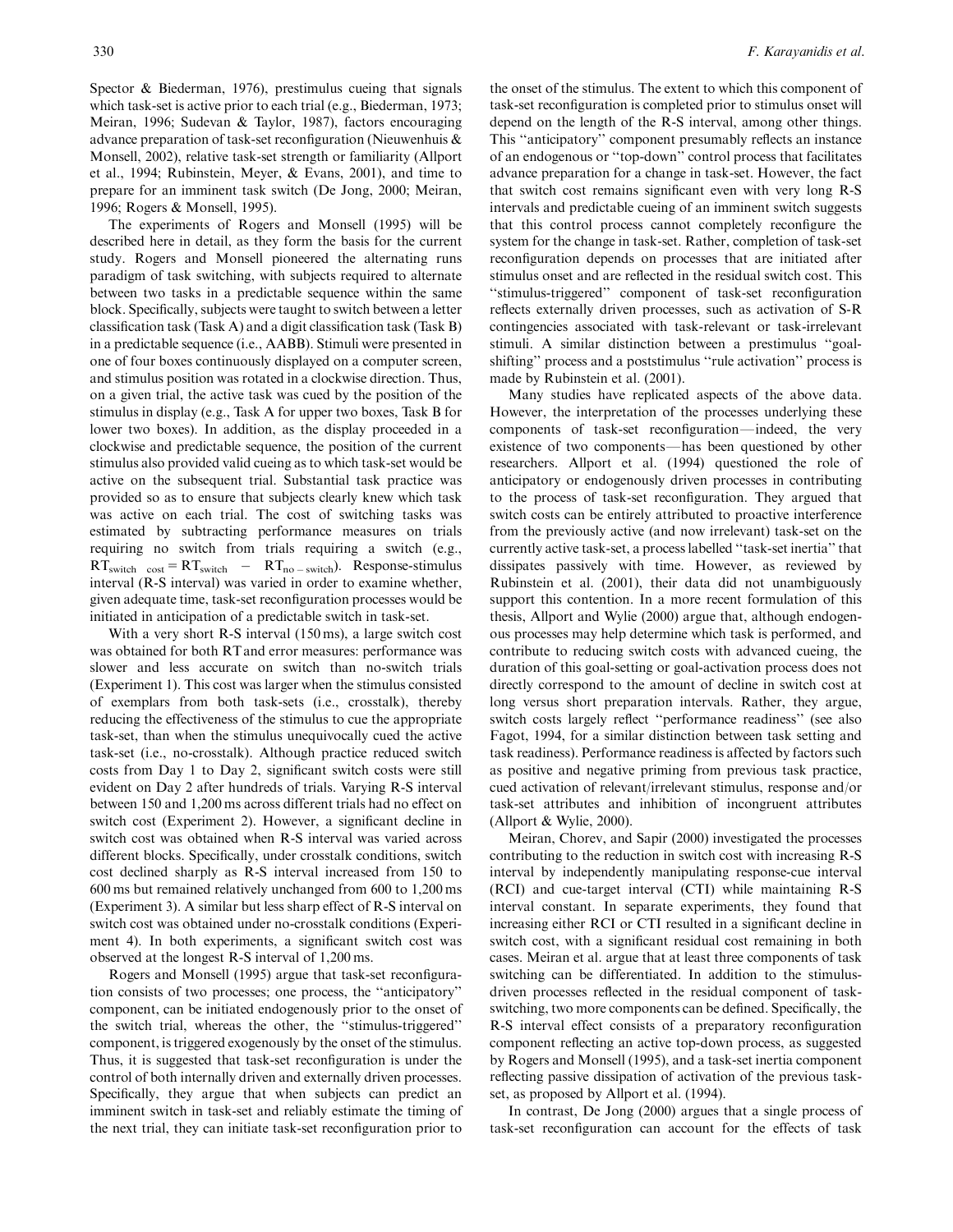switching. Preparation is conceptualized as an all-or-none process. Depending on task parameters and participant variables, participants will prepare task-set reconfiguration in advance on some trials but not on others. On trials they prepare, switch cost will be zero; on trials they do not, reconfiguration will be completed after the onset of the stimulus, resulting in some switch cost. De Jong argues that averaging across these two types of trials results in a mean value of switch cost that does not accurately reflect either of the above trial types. For long R-S intervals, subjects are more likely to have initiated (and completed) task-set reconfiguration before stimulus onset; therefore they will have low switch costs. With short R-S intervals, they will have completed preparation on a lower proportion of trials, leading to a greater switch cost (see also Nieuwenhuis & Monsell, 2002).

#### The Present Study

Although theorists differ in their conceptualization of the number and function of control processes involved in switch cost, they largely agree that more work is needed to characterize the phenomenon and identify the processes involved. The aim of the present study was to identify event-related potential (ERP) components associated with task-switching processes. Given that the claim for two components was made by Rogers and Monsell (1995) using the alternating runs paradigm, it was decided to employ this paradigm as a first step in investigating ERP correlates of task-switching processes. Specifically, the task parameters were modeled on Rogers and Monsell's Experiment 3, including four blocks of crosstalk trials presented at R-S intervals of 150, 300, 600, and 1,200 ms, respectively, as well as two no-crosstalk blocks of R-S intervals of 150 and 1,200 ms.

If there are two distinct components contributing to the process of task-set reconfiguration, one which is externally driven and can only be activated after stimulus onset and another which is internally driven and, given enough time, may be initiated and completed prior to the onset of the stimulus, it should be possible to identify different ERP components that are associated with each of these processes. The poststimulus component of processes involved in task switching would be reflected in ERP components occurring after stimulus onset, which should be identified in the stimulus-locked ERP waveform as a differential between waveforms for switch and no-switch trials. The preparatory processes activated in anticipation of task switching would be expected to have, at least, begun prior to the onset of the switch stimulus, especially for longer R-S intervals. The precise onset of preparation is hard to determine and may vary from trial to trial. However, it should presumably begin sometime between the decision or response to the previous noswitch trial and the onset of the impending switch trial. In the current study, the onset of the response to the previous stimulus was used as an indicator of the completion of processing related to the previous stimulus and a potential point of onset of processing in anticipation of the next stimulus. To target this interval, ERP waveforms were averaged around the response to the preceding no-switch trial and extended up to or beyond the onset of the subsequent switch trial (i.e., anticipating a switch trial), and around the response to the preceding switch trial through to or beyond the onset of the subsequent no-switch trial (i.e, anticipating a no-switch trial). Thus these response-locked waveforms covered the interval between the response to the current stimulus and the onset of the subsequent stimulus (i.e., the entire R-S interval). It was expected that ERP components associated with anticipatory processes would be identified as a differential between response-locked ERP waveforms for switch and no-switch trials. A third set of ERP averages were also constructed around the onset of the EMG response leading to the overt button press response. It was reasoned that these EMG onset-locked waveforms might provide a better indication of the timing of the decision regarding the response to the preceding trial, and thus provide better time-locking for the onset of anticipatory processing for the current trial.

Thus, it is claimed that ERP component(s) associated with anticipatory processes of task-switching will be evident in EMG onset-locked and/or response-locked ERP difference waveforms, developing in the interval between the completion of a decision/ response to the previous trial and the onset of the following one (i.e., the R-S interval). If this anticipatory process is only triggered at long R-S intervals (i.e., when subjects have time to initiate task-set reconfiguration in advance of stimulus onset), then the ERP component associated with task-switching in the response- or EMG onset-locked waveforms will emerge for longer R-S intervals. It is also predicted that ERP component(s) associated with poststimulus processes involved in task switching will be evident in the stimulus-locked ERP waveform. If it is assumed that both anticipatory and stimulus-triggered processes contribute to the completion of the overall process of task-set reconfiguration, then the amount of reconfiguration necessary to be completed after stimulus onset will be reduced, as there is more time to complete reconfiguration prior to stimulus onset. This suggests that the ERP component associated with poststimulus processes will be less activated with increasing R-S intervals.

Finally, if, as suggested by De Jong (2000), there is only one process contributing to task-set reconfiguration and it is initiated sometimes prior to and sometimes after stimulus onset, then the same ERP component should be evident in both stimulus-locked and response-or EMG onset-locked data, differing in amplitude and/or latency across different R-S intervals.

To examine behavioral and ERP measures of task switching using well-learned tasks and relatively stable performance, participants were given extensive task practice in a separate training session. Practice effects are reported, but only data collected during the second testing session are analyzed in detail.

#### Method

#### **Participants**

Twenty-four undergraduate students (16 female: mean  $age = 22.5$ , range = 18–35) participated in this study for credit in an introductory psychology course. Participants gave written informed consent and had no prior exposure to this paradigm.

## Stimuli

The stimulus setup and presentation parameters were selected to replicate as closely as possible the conditions used in Experiment 3 by Rogers and Monsell (1995). However, minor modifications of the paradigm were necessary to record electrophysiological data.

The stimulus display was under the control of a 486 PC. A square box (10 cm side) divided into four equal smaller squares was continuously displayed in the middle of a computer monitor (NEC MultiSync 4FGe, 90 cm viewing distance). On each trial, the stimulus was displayed in the center position of one of the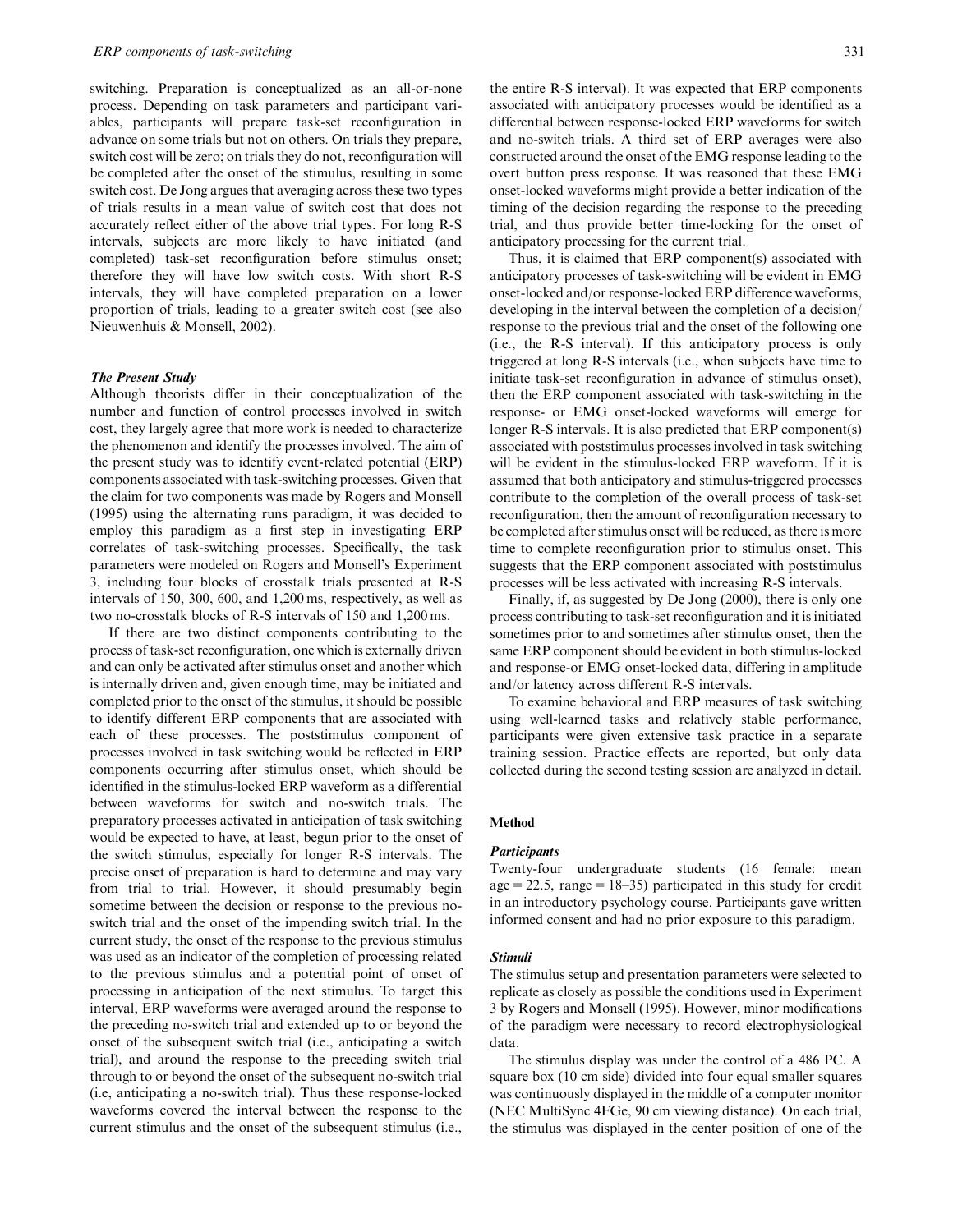four boxes, rotating across the four boxes in a clockwise direction.

Two adjoining boxes were assigned to the letter task and the remaining two adjoining boxes were assigned to the digit task. For half the participants, the two boxes on the top were assigned to the letter task and the two bottom boxes were assigned to the digit task. For the remaining participants, the two boxes on the right were assigned to the letter task and the two boxes on the left were assigned to the digit task. This configuration was used so that, for half the participants, a task switch occurred on a vertical eye shift, and, for the other half, on a horizontal eye shift. For each participant, the task changed predictably every second trial (AABB). As the display proceeded in a predictable clockwise manner, the position of the current stimulus provided a valid cue with regards to the task active on that trial as well as the subsequent trial (Figure 1).

Stimuli consisted of a pair of characters displayed in upper case in the middle of the box (Arial 14 point font). Each stimulus consisted of two characters selected from two of three sets: letters, digits or nonalphanumeric characters. The letter set included four consonants (G, K, M, R) and four vowels (A, E, I, U). The digit set included four even  $(2, 4, 6, 8)$  and four odd  $(3, 5, 7, 9)$ numbers. The nonalphanumeric characters were  $\#$ ,  $?$ ,  $*$ ,  $\%$ .

The character pair was displayed on the screen until the participant responded to the stimulus or for a total of 5,000 ms. The following stimulus was presented in the next box in the sequence at a delay of 150, 300, 600, or 1,200 ms after the onset of the response or termination of the stimulus. This R-S interval remained constant within each block of trials and was manipulated across different blocks.

On the letter task, participants were required to classify the stimulus as a vowel or consonant using a button press response



Figure 1. Top: A  $2 \times 2$  grid showing the sequence of task alternation and the stimulus-response mapping for each of the two tasks. Bottom: A sequence of no-crosstalk and crosstalk trials and the correct response based on the stimulus-response mapping presented above.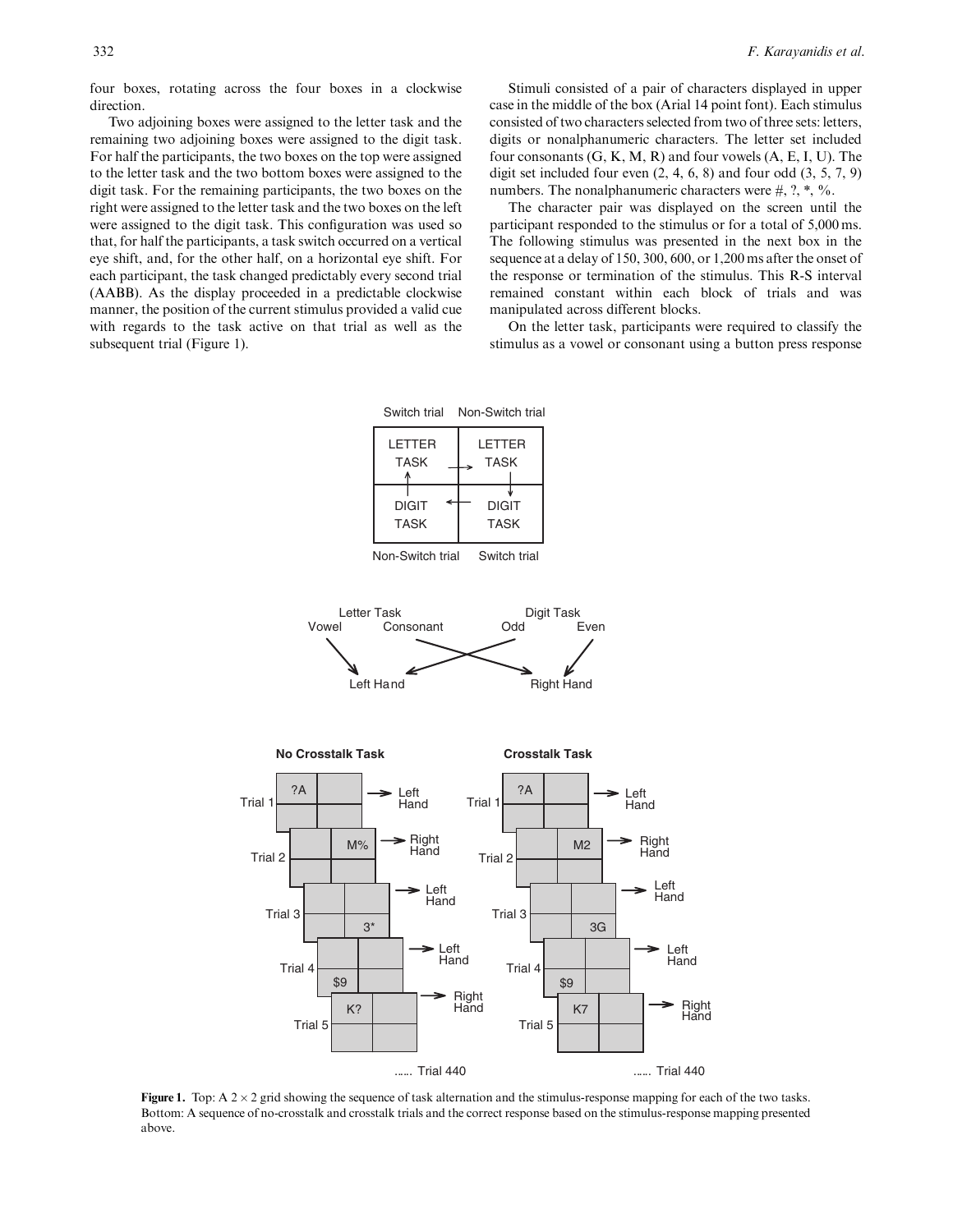with either their left or right index finger (e.g., vowel—left, consonant—right). On the digit task, participants used the same keys to classify the stimulus as odd or even. One key was mapped to vowel and odd decisions and the other to consonant and even decisions (Figure 1). The hand assigned to each key was counterbalanced across participants.

Each participant performed the task in six blocks. Two blocks used character pairs consisting of one digit (digit task) or one letter (letter task) and a nonalphanumeric character (e.g., A\$ or 3#). The position of the letter/digit in the character pair varied randomly across trials (e.g., A\$, #M). This condition corresponds to the no-crosstalk condition of Rogers and Monsell (1995). The R-S interval was 150 ms for one block (N-150) and 1,200 ms for the other block (N-1200).

The other four blocks correspond to the crosstalk condition of Rogers and Monsell (1995). In the crosstalk condition, one of the characters comprising the stimulus was selected from the task-relevant set (e.g., letter for letter task, digit for digit task), whereas the other was selected from either the neutral set (e.g., nonalphanumeric character), or from the task-irrelevant set (e.g., digit for letter task, letter for digit task). Thus, the task-relevant character was accompanied by a neutral character on one third of the trials and these trials were identical to the no-crosstalk condition. On half the remaining trials, the task-irrelevant character was mapped to a response with the same hand as the task-relevant character and on the other half, it was mapped to a response with the opposite hand (Figure 1). For example, if the task-relevant character was a vowel, then the task-irrelevant character could be nonalphanumeric (neutral), an odd digit (congruent trial), or an even digit (incongruent trial). The crosstalk condition was run under different R-S intervals in four separate blocks (C-150, C-300, C-600, and C-1200).

#### Procedure

All volunteers participated in two sessions scheduled 5 to 9 days apart. Each session included training and testing sections. For the purposes of training, simplified versions of the task were created. These were constructed by including only the letter task or only the digit task using a format identical to the display above. Thus the stimulus was rotated across the four boxes in a clockwise manner; however, all stimuli within a block were either letters (letter practice) or digits (digit practice). All participants received training on the letter practice task, the digit practice task, the no-crosstalk, and the crosstalk tasks, administered in the above order with an R-S interval of 450 ms. On Day 1, two consecutive practice runs (32 stimuli) of each task were administered, whereas on Day 2, only one practice run of each task was given. Throughout both training sessions, the assignment of response hand to stimulus type was displayed continuously under the computer monitor.

Training was followed by a testing session which was divided into six blocks: two no-crosstalk blocks (N-150, N-1200) and four crosstalk blocks (C-150, C-300, C-600, C-1200). These six blocks were counterbalanced using a Latin Square design both within subject (Day 1 to Day 2) and between subjects. Each block consisted of 2 to 4 runs of 104 stimuli. The first four stimuli in each run were excluded from behavioral and ERP analyses. Performance feedback was given, following each run, and participants were encouraged to use this feedback to improve their performance. On Day 1, each R-S interval block consisted of two consecutive runs and only behavioral data were recorded. On Day 2, both behavioral and ERP data were recorded, and four consecutive runs of each R-S interval block were administered in order to increase signal-to-noise ratio in the ERP averages (i.e, 100 trials per Trial Type  $\times$  Task  $\times$  R-S Interval). Participants were instructed to respond as quickly as possible while maintaining a high level of accuracy. Prior to a change in block, participants were alerted to the change in R-S interval and that they could use this interval to prepare for the next trial.

## ERP Recording and Data Acquisition

EEG and EOG were sampled continuously at 200 Hz/channel using NeuroScan Inc. software on a 486 personal computer. EEG was recorded from 28 scalp electrodes using an electrode cap (Electro-Cap International). Twenty-one sites were positioned according to the 10/20 system (FPz, Fz, Cz, Pz, Oz, FP1, F3, F7, C3, P3, T3, T5, O1, FP2, F4, F8, C4, P4, T4, T6, O2). Additional electrodes were included at positions midway between Fz and Cz (FCz), F3/F4 and FP1/FP2 (FF3 and FF4), T5/T6 and O1/O2 (TO5 and TO6), and T5/T6 and P3/P4 (TP5 and TP6). Vertical and horizontal EOG were recorded via electrodes situated above and below the left eye and on the outer canthi of each eye, respectively. EOG and EEG were amplified  $(\times 5,000$  for EOG and frontal electrodes,  $\times 20,000$  for other EEG channels) using a Grass Neurodata (Model 12) system with a bandpass of  $0.01-30$  Hz ( $-6$  dB down). All EEG electrodes were referred to linked mastoids.

## EMG Recording and Triggering

EMG was recorded with the same Grass Neurodata system (1.0– 100 Hz,  $\times$ 20,000) as the EEG and EOG using gold electrodes placed on the left and right forearms using standard forearm flexor placements (Lippold, 1968). The EMG data were stored with the EEG data and were extracted off-line to determine the onset of the EMG response and insert the EMG trigger into the EEG file where the stimulus and response triggers were already stored.

Each channel of EMG data was scanned off-line and the maximum absolute value of EMG signal over all trials in each condition was determined. The threshold value of EMG signal was calculated as 25% of the maximum value. Periods of EMG activity were found using the premise that EMG activity begins when EMG signal is equal or greater than the threshold level and ends when its value drops below the threshold level for a period of 75 ms or longer. The absolute value of the local maximum of EMG signal was found for each EMG activity period. The EMG onset was defined as the point where the EMG signal first exceeded 25% of its local maximum value. The following restrictions were used in estimating the onset of the EMG response. EMG activity beginning less than 100 ms after stimulus onset was ignored. EMG activity in one hand was ignored if it occurred in the interval between the onset of EMG activity and the response trigger in the other hand. If more than one EMG trigger was found in a particular channel between a stimulus code and relevant response code, then the trigger associated with the largest local EMG value was accepted.

## Data Analysis

Behavioral data. Responses occurring within a 100–4,000-ms time window after stimulus onset were classified as correct or incorrect depending on stimulus-response mapping. Correct and incorrect responses outside this time window were recorded as misses (no response). RT was measured for correct responses.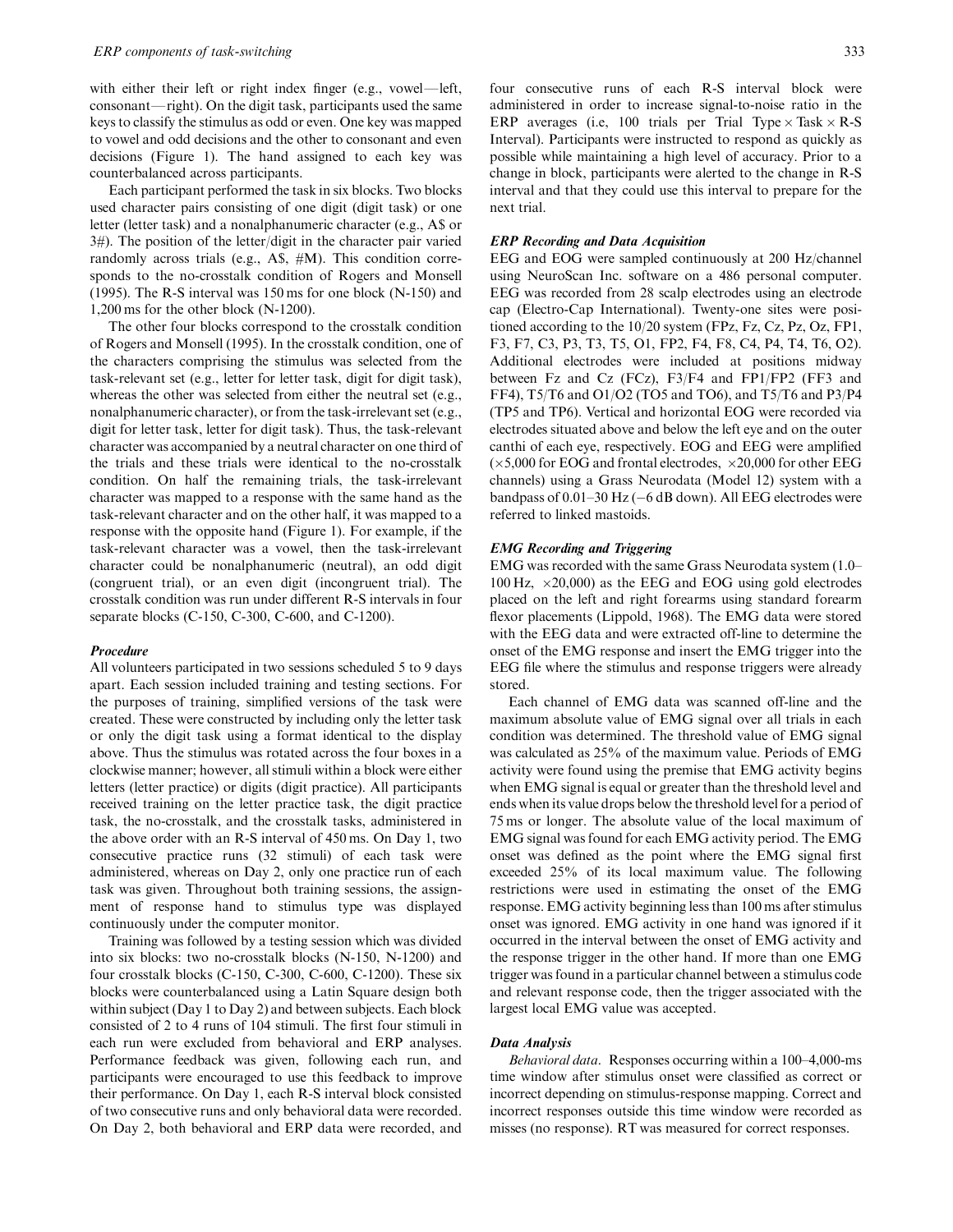RT and arc-sine transformed proportion error data were analyzed using the following factors. The no-crosstalk condition included factors for Day (1, 2), Trial (switch, no-switch), Task (letter, digit), and R-S Interval (150, 1,200). The factors for the crosstalk condition were Day (1, 2), Task (letter, digit), Trial (switch, no-switch), R-S Interval (150, 300, 600, 1,200) and Irrelevant Character Type (neutral, congruent, incongruent). Practice effects were analyzed using a repeated measures  $Day \times Trial \times Task \times R-S$  Interval ANOVA. All other effects were analyzed using a repeated measures  $Trial \times Task \times R-S$ interval ANOVA for Day 2 data only. All significant main effects and interactions are reported. Where appropriate, critical values were adjusted using Greenhouse–Geisser correction for the violation of the assumption of sphericity (Vasey & Thayer, 1987).

ERP data. Vertical eye movement artifact was corrected in the continuous EEG data files using the algorithm developed by Semlitsch, Anderer, Schuster, and Presslich (1986) as implemented by NeuroScan software. These files were then inspected and sections of EEG contaminated with channel saturation or noise were excluded from further processing.

Three sets of epoched data were created. Stimulus-locked averages were constructed by extracting 1,700-ms epochs around the onset of the stimulus, including a 200-ms prestimulus epoch. EMG-locked and response-locked averages were constructed by averaging around the EMG onset and response markers, respectively (1,650-ms epoch, 400-ms premarker). In all three sets, the baseline was set from  $-50$  to 50 ms around the stimulus, EMG, or response trigger, respectively. The need for such a short baseline arose because of large prebaseline shifts in some R-S interval conditions after the subject responded to one stimulus and prepared for the onset of the following stimulus. This was partly the result of the buildup of contingent negative variation (CNV) due to the use of a fixed interval between the occurrence of the response and the onset of the following stimulus.

For all conditions, ERP waveforms were averaged across task (letter, digit), as this was not a central issue in the study and behavioral analyses showed that task did not interact significantly with trial type and R-S interval. Stimulus-locked epochs within each block (N-150, N-1200, C-150, C-300, C-600, C-1200) were averaged separately according to whether the eliciting stimulus required performance of the same task as the immediately previous stimulus (N: no-switch) or a change in task (S: switch). Thus, 12 stimulus-locked ERP waveforms were constructed at each electrode site: N-150(S), N-150(N), N-1200(S), N-1200(N), C-150(S), C-150(N), C-300(S), C-300(N), C-600(S), C-600(N), C-1200(S), C-1200(N). The number of epochs contributing to each average were estimated using the stimulus-locked data and ranged over 93 to 194 ( $M = 161.42$ ,  $SD = 21.15$ ). For EMG- and response-locked averages, epochs within each block were averaged separately according to whether the stimulus following the current response required a change in task (S: switch) or performance of the same task (N: no-switch). For example, for EMG- and response-locked averages, the N-150(S) was constructed around the response to a no-switch trial and in anticipation of a switch trial.

To assist presentation of the results, the same labels will be used for stimulus-, EMG- and response-based averages. The reasoning is that N-150(S) for stimulus-based averages reflects the ERP effects associated with processing a stimulus associated with a change in task, whereas the same label for EMG- and response-based averages will reflect ERP effects associated with the anticipation of and/or preparation for a change in task.

Due to the relatively low signal/noise ratio and the fact that differences between the different stimulus types in the crosstalk task were not central to the aims of this study, ERP data for this task were averaged across congruent, incongruent, and neutral stimulus types.

Stimulus-locked ERP averages. Given that the focus of this study is the cost of switching between tasks, analysis of the stimulus-locked data was based on the difference waveforms derived by subtracting the ERP waveform for no-switch trials from the ERP waveform for switch trials (i.e., switch  $-$  noswitch). A separate difference waveform was constructed for each of the six conditions (N-150(s-n), N-1200(s-n), C-150(s-n), C-300(s-n), C-600(s-n), C-1200(s-n)). These waveforms were analyzed at Fz, FCz, Pz, Oz, TO5, and TO6 sites, which, on the basis of visual inspection of the ERP waveforms, showed largest differentiation between switch and no-switch trials. Point by point t tests were conducted over 50 to 700 ms on each waveform to establish areas of significant deviation from baseline. Type 1 error rate was controlled at .05 using the Guthrie and Buchwald (1991) procedure, with autocorrelation estimated at .9. Only effects that reached significance by these criteria are reported. Sampling interval length was estimated independently for every section of each difference waveform to target the analysis to the specific components reflected in the subtraction.

Response-based and EMG-based ERP averages. Statistical analysis for response- and EMG-locked waveforms was essentially identical to that conducted for the stimulus-based averages. Briefly, ERP difference waveforms were constructed and deviation from baseline was determined as described above. Point-by-point  $t$  tests were conducted for EMG- and responselocked averages. Specifically, for EMG-based averages, deviation from baseline was measured over ranges of 55–250, 55–400, 55–700, and 55–1,200 ms for 150-, 300-, 600-, and 1,200-ms R-S intervals, respectively. For response-based averages, measures were taken over ranges of 55–200, 55–350, 55–650, and 55– 1,200 ms for 150-, 300-, 600-, and 1,200-ms R-S intervals, respectively.

#### Results

### Behavioral Data

Practice effects. RT showed a significant decline with practice for both no-crosstalk and crosstalk tasks,  $F(1,23) = 48.86$ ,  $p < .001$ ;  $F(1,23) = 81.96$ ,  $p < .001$ , respectively. RT declined significantly from Day 1 to Day 2. This decline was significantly greater for switch than no-switch trials (no-crosstalk: 124 vs. 83 ms,  $F(1,23) = 19.83$ ,  $p < .001$ ; crosstalk: 237 vs. 153 ms,  $F(1,23) = 65.83$ ,  $p < .001$ ) and for the letter than the digit task (no-crosstalk: 109 vs. 83 ms,  $F(1,23) = 7.05$ ,  $p < .014$ ; crosstalk: 203 vs. 179 ms,  $F(1,23) = 7.80$ ,  $p < .010$ ). In the crosstalk condition, there was a greater improvement in RT at short compared to long R-S intervals (Day  $\times$  R-S Interval:  $F(3,69)$  = 4.57,  $p < .006$ ). Error rate increased on Day 2, but the effect was significant only for the crosstalk condition (2.4% increase;  $F(1,23) = 18.16, p < .001$ .

Because the focus of the paper is on switching between two well-learned tasks, the remaining effects were examined using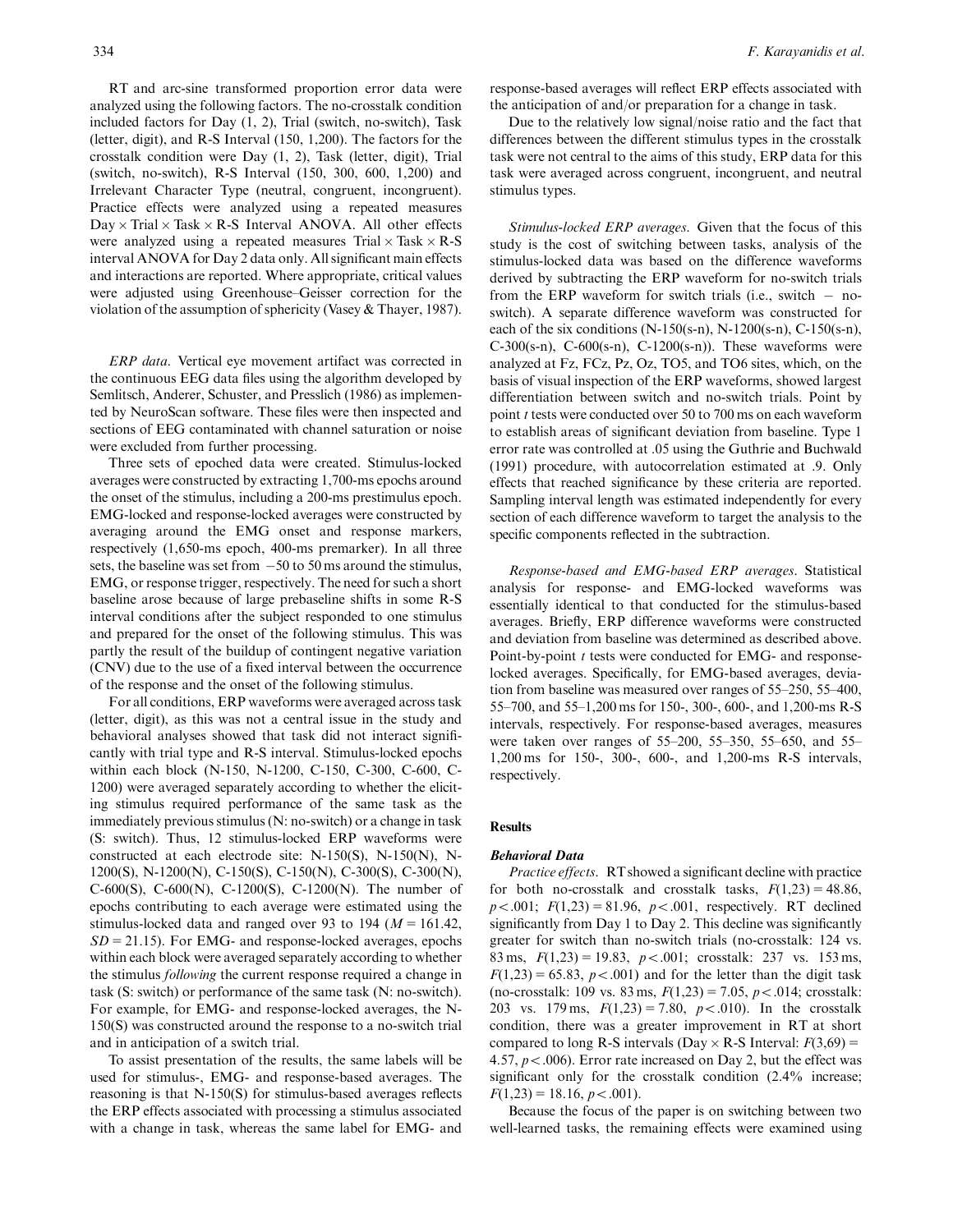only behavioral data from Day 2, which also correspond to the ERP data.

Effects of task-switching. The effects of trial type across the different conditions for RT and percent errors are shown in Figure 2. For both crosstalk and no-crosstalk conditions, RT increased from no-switch to switch trials,  $F(1,23) = 56.01$ ,  $p < .001$ ;  $F(1,23) = 32.19$ ,  $p < .001$ , respectively, and declined with increasing R-S interval,  $F(3,69) = 17.46$ ,  $p < .001$ ,  $\varepsilon = .818$ ;  $F(1,23) = 20.69$ ,  $p < .001$ , respectively.

RT switch cost, measured as the difference between no-switch and switch RT, is shown in Figure 3. Although RT switch cost shows a tendency to decline with increasing R-S interval in the no-crosstalk condition (N-150: 36 ms; N-1200: 32 ms), the effect did not reach significance. The crosstalk condition showed a large decline in RT switch cost with increasing R-S interval, dropping from 116 ms in C-150 to 63 ms in C-1200 (Trial  $\times$  R-S Interval:  $F(3,69) = 9.52$ ,  $p < .001$ ,  $\varepsilon = .668$ ). Despite the decline in RT switch cost with increasing R-S interval, there was a significant switch cost on RT in both conditions even at the longest R-S interval. This is reflected in the significant effect of trial type at an R-S interval of 1,200 ms for both no-crosstalk and crosstalk conditions,  $F(1,23) = 25.37$ ,  $p < .001$ ;  $F(1,23) = 53.30$ ,  $p < .001$ , respectively.

In the crosstalk condition, there was a significant increase in percentage error from no-switch to switch trials (Figure 2),

800

 $F(1,23) = 43.05$ ,  $p < .001$ . Although error switch cost (switch – no-switch) showed a tendency to decline with increasing R-S interval (Figure 3), the interaction between trial type and R-S interval did not reach significance. Analysis at C-1200 alone showed that the residual error switch cost was significant,  $F(1,23) = 8.08$ ,  $p < .009$ . In the no-crosstalk condition, the effect of trial type and the interaction between trial type and R-S interval failed to reach significance in the original analysis,  $p < .070$ ,  $p < .073$ , respectively. However, as suggested in Figures 2 and 3, analyses at each R-S interval separately resulted in a significant effect of trial type at N-150 (error switch cost  $= 1.3$ ;  $F(1,23) = 7.91$ ,  $p < .010$ ) but no effect at N-1200 (error switch  $\text{cost} = -0.2$ .

Effects of irrelevant character type. The effect of the presence of stimuli related to the alternative task-set was examined by comparing no-crosstalk and crosstalk conditions for common values of R-S interval [Condition  $\times$  Task  $\times$  Trial  $\times$  R-S Interval (150, 1,200)]. As shown in Figure 2, RT and error rates were significantly larger in crosstalk compared to no-crosstalk conditions,  $F(1,23) = 149.93$ ,  $p < .001$ ;  $F(1,23) = 30.67$ ,  $p < .001$ . RT and error switch cost were significantly greater for the crosstalk condition (Figure 3), Condition  $\times$  Trial:  $F(1,23) = 56.80$ ,  $p < .001$ ;  $F(1,23) = 13.89$ ,  $p < .001$ . The effect of crosstalk condition on RT switch cost was greater at short compared to long R-S interval (Figure 3), Condition  $\times$  R-S Interval  $\times$  Trial:  $F(1,23) = 20.87$ ,  $p < .001$ . Thus, the presence of irrelevant

150



125 **RT Switch Cost** RT Switch Cost 100 75 50 O  $\circ$ 25 150 300 600 1200 **Crosstalk** 8 **No Crosstalk** O 6 Error Switch Cost Error Switch Cost 4 2  $\circ$ 0  $\Omega$ 150 300 600 1200 R-S Interval

Figure 2. Mean reaction time (top) and percentage error scores (bottom) for switch and no-switch trials are shown for each level of R-S interval. Connected points denote crosstalk. Isolated points denote no crosstalk. Standard error bars are shown.

**Figure 3.** RT and error switch costs are shown based on (switch  $-$  noswitch) scores for each level of R-S interval. Connected points denote crosstalk. Isolated points denote no crosstalk.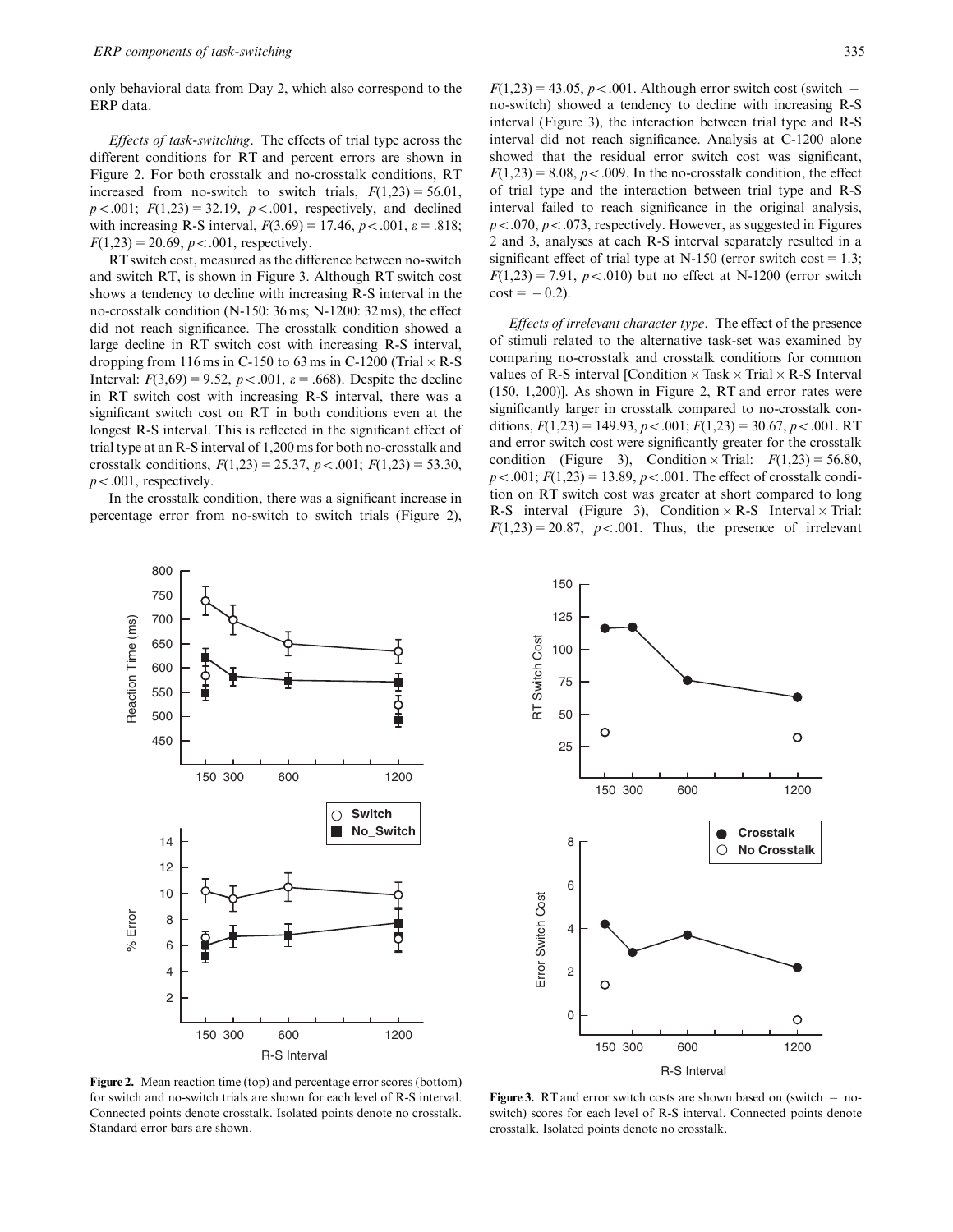characters related to the alternative task set on some trials increased task difficulty and task-switching difficulty. Whereas increasing R-S interval resulted in a decrease in the size of the crosstalk effect on RT switch cost, a significant effect of crosstalk on RT switch cost remained even for the long R-S interval of 1,200 ms,  $F(1,23) = 28.30, p < .001$ .

Within the crosstalk task, RT increased from neutral to congruent to incongruent irrelevant character trials (Table 1),  $F(2,46) = 98.42$ ,  $p < .001$ ,  $\varepsilon = .829$ . Table 1 shows that the RT switch cost was differentially affected by the type of irrelevant character (Trial  $\times$  Irrelevant Character:  $F(2,46) = 42.62, p < .001,$  $\varepsilon$  = .935. Post hoc comparisons showed greater RT switch cost for incongruent and congruent than for neutral stimuli,  $F(1,23) = 61.67$ ,  $p < .001$ , as well as for incongruent than for congruent stimuli,  $F(1,23) = 11.42$ ,  $p < .003$ . Incongruent characters resulted in a greater number of errors overall (Table 1),  $F(2,46) = 74.78$ ,  $p < .001$ ,  $\varepsilon = .575$ . The interaction between character and trial type was also significant,  $F(2,46) = 31.13$ ,  $p < .001$ ,  $\varepsilon = .742$ . Post hoc comparisons showed that error switch cost was greater for incongruent compared to congruent and neutral trials,  $F(1,23) = 39.23$ ,  $p < .001$ , but no significant difference between congruent and neutral trials (Table 1).

Finally, switch cost in no crosstalk was compared to the neutral irrelevant character trials in crosstalk, to examine whether the possibility that the stimulus may contain irrelevant characters related to the alternative task-set affects stimulus processing on neutral trials [Condition (no crosstalk vs. neutral trials from crosstalk)  $\times$  Task  $\times$  Trial Type  $\times$  R-S Interval (150, 1,200)]. As shown in Table 1, RT and error rate were greater for neutral irrelevant characters trials in crosstalk compared to the nocrosstalk condition,  $F(1,23) = 45.44$ ,  $p < .001$ ;  $F(1,23) = 19.62$ ,  $p < .001$ . The interaction between condition and trial,  $F(1,23) = 16.02$ ,  $p < .001$ , and the three way interaction between condition, R-S interval and trial,  $F(1,23) = 7.28$ ,  $p < .013$ , reflect that RT switch cost was greater for neutral irrelevant characters in crosstalk than for no-crosstalk conditions at the short R-S

Table 1. Mean (SE) for RT and Percent Error Scores on Day 2

| Task     | Character   | Trial type |     | <b>RT</b> |        | $%$ error |  |
|----------|-------------|------------|-----|-----------|--------|-----------|--|
| $N-150$  |             | Switch     | 584 | (19.4)    | 6.6    | (0.5)     |  |
|          |             | No-switch  | 548 | (14.9)    | 5.2    | (0.5)     |  |
|          |             | Cost       | 36  |           | 1.4    |           |  |
| $N-1200$ |             | Switch     | 524 | (18.9)    | 6.5    | (1.0)     |  |
|          |             | No-switch  | 492 | (13.4)    | 6.7    | (1.1)     |  |
|          |             | Cost       | 32  |           | $-0.2$ |           |  |
| $C-150$  | Neutral     | Switch     | 651 | (22.4)    | 5.2    | (0.5)     |  |
|          |             | No-switch  | 568 | (14.7)    | 4.0    | (0.6)     |  |
|          |             | Cost       | 83  |           | 1.2    |           |  |
|          | Congruent   | Switch     | 752 | (34.5)    | 5.2    | (0.8)     |  |
|          |             | No-switch  | 620 | (19.4)    | 2.7    | (0.5)     |  |
|          |             | Cost       | 132 |           | 2.5    |           |  |
|          | Incongruent | Switch     | 823 | (33.5)    | 19.8   | (2.2)     |  |
|          |             | No-switch  | 674 | (22.6)    | 11.2   | (1.8)     |  |
|          |             | Cost       | 149 |           | 8.6    |           |  |
| $C-300$  | Neutral     | Switch     | 587 | (25.1)    | 4.6    | (0.8)     |  |
|          |             | No-switch  | 537 | (14.0)    | 4.1    | (0.8)     |  |
|          |             | Cost       | 50  |           | 0.5    |           |  |
|          | Congruent   | Switch     | 689 | (37.6)    | 5.7    | (0.8)     |  |
|          |             | No-switch  | 589 | (22.2)    | 4.7    | (0.8)     |  |
|          |             | Cost       | 100 |           | 1.0    |           |  |
|          | Incongruent | Switch     | 738 | (31.0)    | 17.9   | (1.8)     |  |
|          |             | No-switch  | 620 | (21.6)    | 10.8   | (1.3)     |  |
|          |             | Cost       | 118 |           | 7.1    |           |  |
| $C-600$  | Neutral     | Switch     | 572 | (16.5)    | 5.7    | (0.8)     |  |
|          |             | No-switch  | 526 | (13.8)    | 4.5    | (0.7)     |  |
|          |             | Cost       | 46  |           | 1.2    |           |  |
|          | Congruent   | Switch     | 658 | (26.9)    | 5.6    | (0.9)     |  |
|          |             | No-switch  | 576 | (17.3)    | 4.0    | (0.8)     |  |
|          |             | Cost       | 82  |           | 1.6    |           |  |
|          | Incongruent | Switch     | 727 | (31.6)    | 19.7   | (2.1)     |  |
|          |             | No-switch  | 621 | (18.5)    | 11.6   | (1.3)     |  |
|          |             | Cost       | 106 |           | 8.1    |           |  |
| $C-1200$ | Neutral     | Switch     | 564 | (18.9)    | 2.9    | (1.0)     |  |
|          |             | No-switch  | 523 | (13.1)    | 2.4    | (0.8)     |  |
|          |             | Cost       | 41  |           | 0.5    |           |  |
|          | Congruent   | Switch     | 648 | (30.4)    | 4.3    | (1.2)     |  |
|          |             | No-switch  | 579 | (21.0)    | 2.3    | (0.8)     |  |
|          |             | Cost       | 69  |           | 2.0    |           |  |
|          | Incongruent | Switch     | 694 | (25.7)    | 12.5   | (1.7)     |  |
|          |             | No-switch  | 611 | (20.6)    | 7.6    | (1.9)     |  |
|          |             | Cost       | 83  |           | 4.9    |           |  |

Notes: Scores have been averaged across task and are presented separately for condition, trial type, and irrelevant character type.

Switch cost (Cost = switch  $-$  no-switch) in bold italics.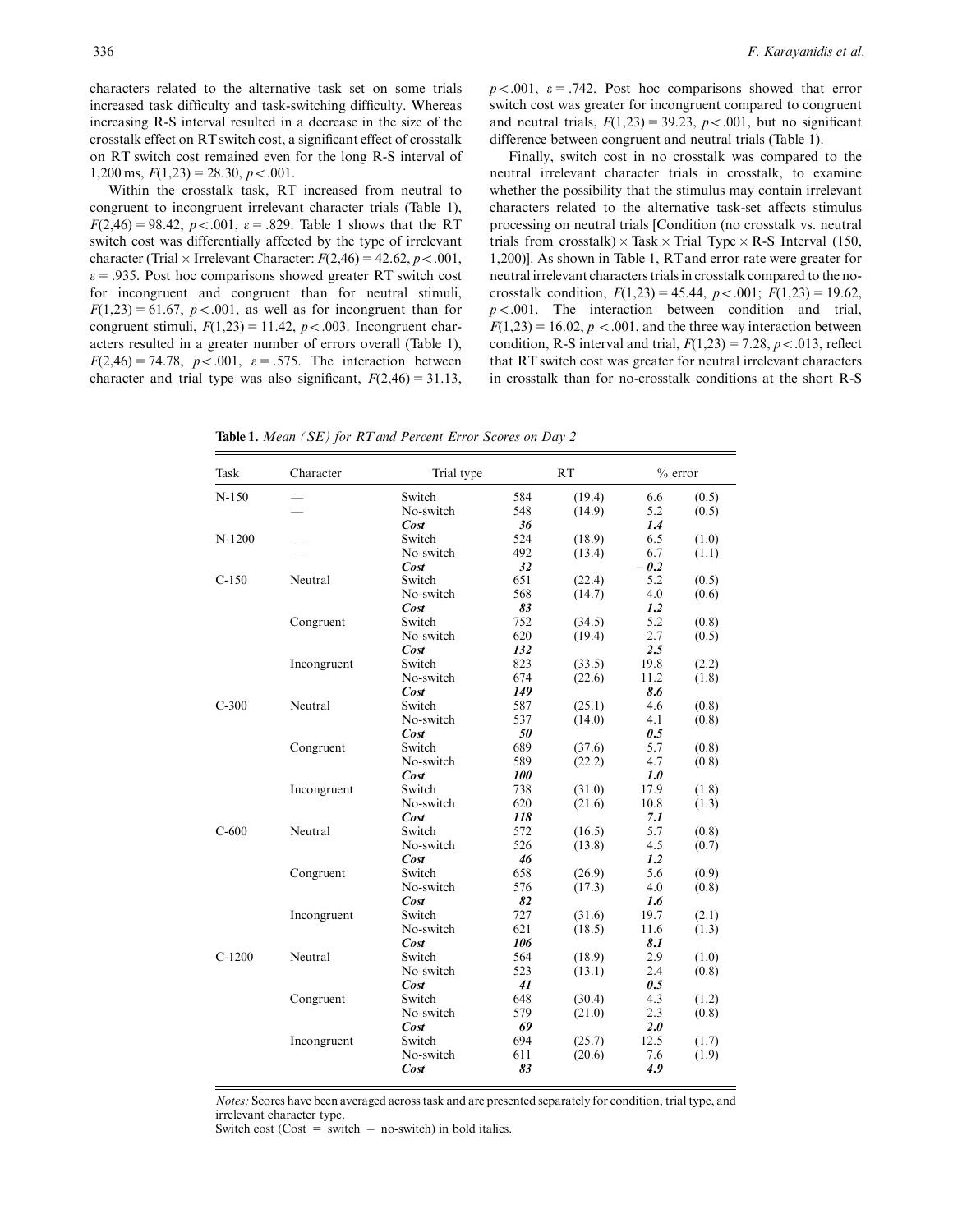interval (150 ms: Condition  $\times$  Trial,  $F(1,23) = 14.26, p < .001$ ) but not the long R-S interval  $(1,200 \text{ ms})$ : Condition  $\times$  Trial,  $p>0.08$ ). Thus, at the slow rate, the presence of irrelevant characters from the currently suppressed task-set on two-thirds of trials did not significantly increase RT switch cost on neutral trials (Table 1). Percent errors showed no significant interactions between condition and trial type,  $F > 1.0$  (Table 1), suggesting that despite an overall increase in error rate on neutral character trials in crosstalk compared to the no-crosstalk task, there was no differential effect on error switch cost.

## ERP Data

Stimulus-locked averages. Stimulus-locked ERP averages at four midline and two lateral sites for switch and no-switch stimuli across different R-S intervals are depicted in Figure 4. Development of early stimulus-related ERPs is evident at all R-S intervals and for both switch and no-switch waveforms. These include a posterior P1/N2 complex and a frontal N1 that are more clearly observable at longer R-S intervals. These early effects are followed by a broad late positive component spreading posteriorly from 250 ms to the end or beyond the end of the analysis epoch.

ERP effects related to switching between task-sets appear to be characterized by slow broad changes in amplitude spanning a number of different stimulus-locked components, rather than by a specific modulation of one ERP component. At the shortest R-S interval (N-150, C-150), there was early differentiation between ERPs for switch and no-switch trials in both nocrosstalk and crosstalk conditions. The effect was evident as a positive shift for switch trials superimposed on the posterior N1/ P2 complex. This positivity is most clearly evident at parietal and occipital sites, extending from approximately 100 to 400 ms. This early posterior positive shift for switch trials was not evident with longer R-S interval intervals (with the only exception seen for C-300 over the left posterior hemisphere; see TO5 in Figure 4). Instead, these longer R-S interval conditions are characterized by a negative shift for switch as compared to no-switch trials. This negativity was most prominent for C-300 and C-600, emerging at Pz around 200 ms and extending beyond the end of the analysis epoch. Close inspection of N-150 and C-150 conditions show a similar but smaller negativity emerging most clearly at FCz after 300 ms. Likewise, a small negative shift is evident at FCz and Pz for N-1200 and C-1200 conditions. So, in summary, stimuluslocked ERP waveforms showed an early switch-related positivity for short R-S intervals only, whereas a later switch-related negativity was evident for all R-S intervals, being more prominent for the longest values (Figure 4).

To isolate the effects of task switching from the ERP components related to stimulus processing and decision making, difference waveforms were derived by subtracting no-switch



Figure 4. Stimulus-locked ERP waveforms for switch and no-switch trials are compared at four midline and two lateral sites for each level of R-S interval and separately for crosstalk (C-150, C-300, C-600, C-1200) and no-crosstalk (N-150, N-1200) conditions. Vertical line indicates stimulus onset. Negative is plotted up.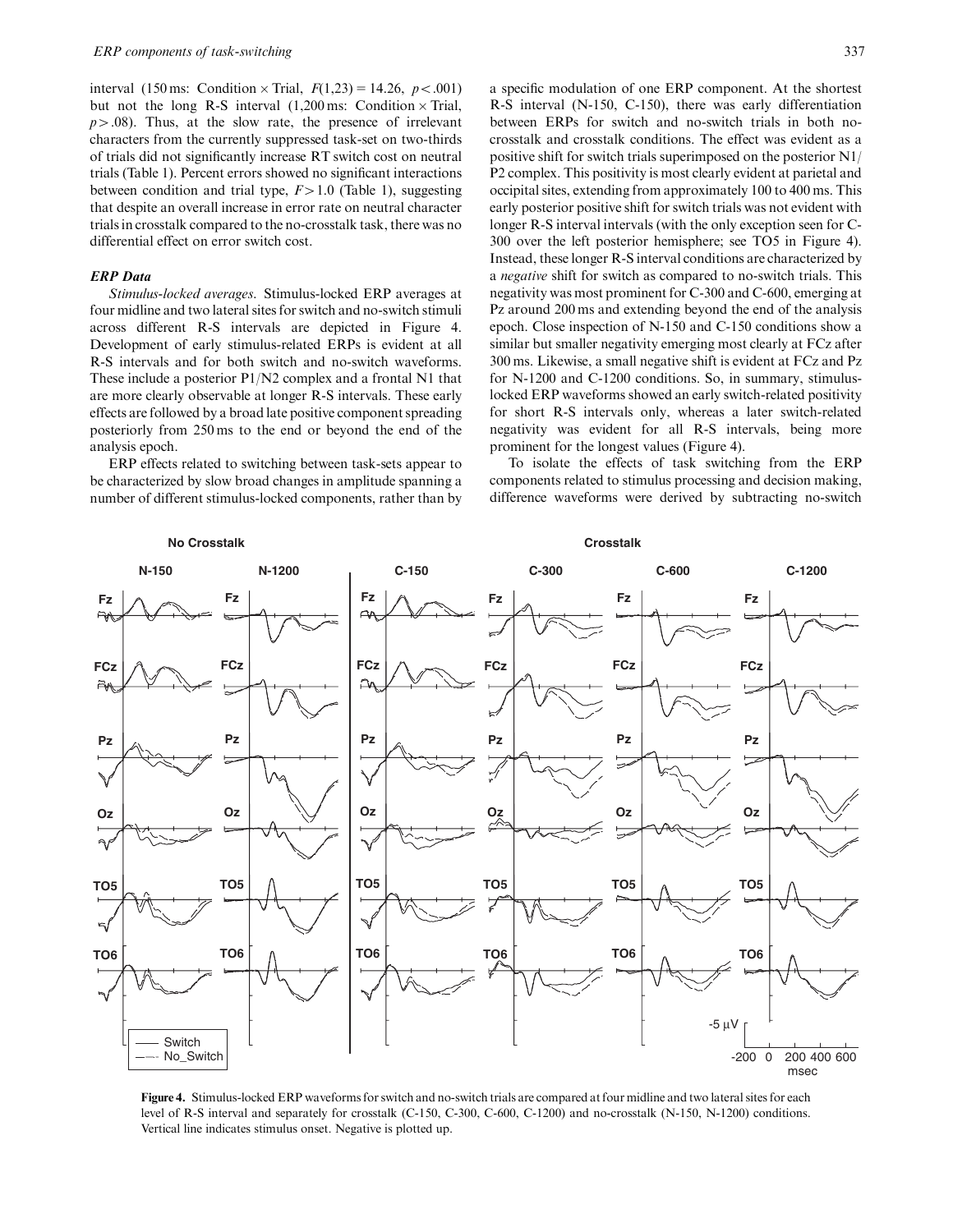from switch ERP for each R-S interval and condition. Figure 5 shows stimulus-locked difference waveforms for the different R-S interval conditions across the midline and two lateral sites. The difference waveforms for the very short R-S interval of 150 ms shows a biphasic waveform including an immediate positivity followed by a negativity. With longer R-S interval values, only the negativity is evident. Given that these components differ quite considerably in their onset and duration across the different conditions and R-S intervals, point-by-point difference waveform analyses were conducted for each waveform to detect periods of significant deviation from baseline (for details see Methods). These results are summarized in Table 2.

N-150 and C-150 were associated with a large switch-related positivity that extended across 80–320 ms at Pz (Figure 5) emerging even earlier at Oz (see Table 2). This positivity will herein be referred to as D-Pos, the positive difference wave associated with task switching. A smaller but significant D-Pos was also obtained frontally for N-150, but not for C-150. Figure 5 also shows that D-Pos was not evident at Pz for longer R-S interval values. This was generally the case at other electrode sites as well with the exception of TO5, which showed a small but significant positivity over 65–275 ms for C-300 (see Table 2).

All stimulus-locked difference waveforms in Figure 5 show the development of the late switch-related negativity, which will be referred to as D-Neg. D-Neg was elicited at all R-S interval levels for both no-crosstalk and crosstalk conditions, but appeared to be larger for C-300 and C-600. D-Neg onset appeared to be earlier for long R-S interval values. As shown in Table 2, when measured against baseline, D-Neg was significant across all midline sites for C-300 and C-600. It began earlier at Pz (295 ms and 180 ms for C-300 and C-600, respectively), extending to the end of the analysis epoch. At long R-S interval values (e.g., N-1200 and C-1200), D-Neg was restricted more posteriorly and dissipated before 500 ms for the N-1200 condition. D-Neg was also significant at short R-S interval values, however, for both N-150 and C-150, the effect was restricted to the frontocentral site, began a lot later (425 ms) and had a shorter duration, terminating around 550 ms (Table 2). However, note in Figure 5 that measurement of D-Neg amplitude relative to baseline was affected by the presence and relative amplitude of the preceding D-Pos.

Response-locked ERP averages. Response-locked ERP averages at four midline sites and two lateral sites for switch and no-switch stimuli across different R-S intervals are depicted in Figure 6. ERPs have been averaged using a 100-ms baseline centered around the onset of the response to the previous stimulus (vertical solid line) and depict activity in the interval between that response and the onset of the next stimulus, which is marked by the vertical broken line. Because the responsestimulus interval was held constant within each block of trials, the morphology of the response-locked waveforms corresponds



Figure 5. Stimulus-locked ERP difference waveforms derived using (switch  $-$  no-switch) subtraction are compared. See Figure 4 legend for more details.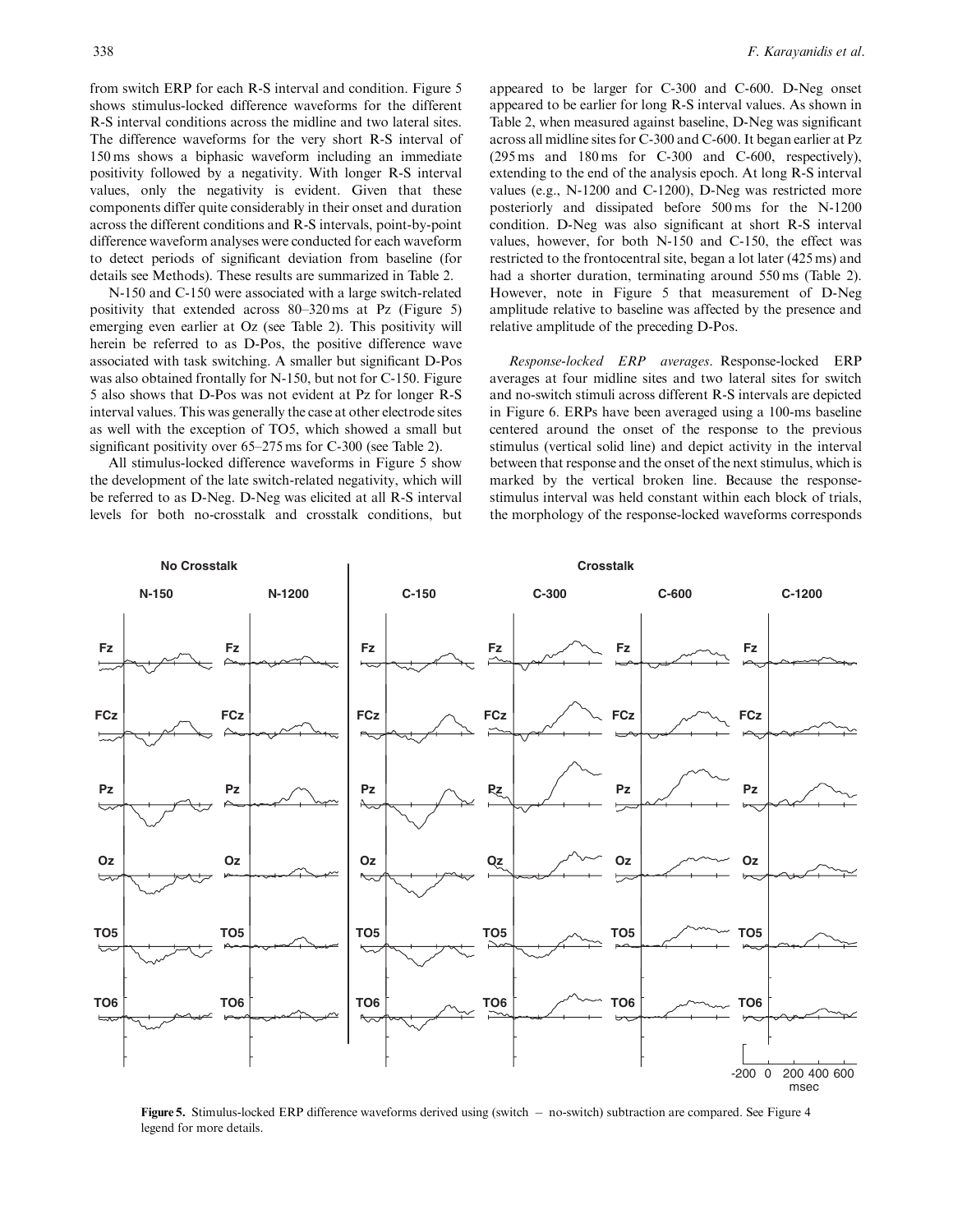Table 2. Results of Point-by-Point Analysis of Stimulus-Locked Difference Waveforms

|                 | No crosstalk                                       |                  | Crosstalk        |                  |                  |                  |
|-----------------|----------------------------------------------------|------------------|------------------|------------------|------------------|------------------|
|                 | $N-150$                                            | $N-1200$         | $C-150$          | $C-300$          | $C-600$          | $C-1200$         |
|                 | Positivity in stimulus-locked difference waveforms |                  |                  |                  |                  |                  |
| Fz              | $100 - 300(9)$                                     |                  | $100 - 350(9)$   | $50 - 150(6)$    |                  |                  |
|                 | $185 - 230(10)$                                    |                  | n.s.             | $65 - 105(9)$    |                  |                  |
| FCz             | $100 - 300(9)$                                     |                  | $100 - 350(9)$   | $50 - 150(6)$    |                  |                  |
|                 | $170 - 245(16)$                                    |                  | n.s.             | $70 - 95(6)$     |                  |                  |
| Pz              | $50 - 400$ (10)                                    |                  | $50 - 400$ (10)  |                  |                  |                  |
|                 | $80 - 310(47)$                                     |                  | $100 - 320(45)$  |                  |                  |                  |
| <b>Oz</b>       | $50 - 400$ (10)                                    |                  | $50 - 450$ (11)  |                  |                  |                  |
|                 | $55 - 390(67)$                                     |                  | $65 - 395(67)$   |                  |                  |                  |
| TO <sub>5</sub> | $50 - 500$ (11)                                    |                  | $50 - 500$ (11)  | $50 - 350$ (10)  |                  |                  |
|                 | $85 - 395(63)$                                     |                  | $160 - 385(46)$  | $65 - 275(43)$   |                  |                  |
| TO <sub>6</sub> | $100 - 400$ (10)                                   |                  | $100 - 400$ (10) |                  |                  |                  |
|                 | $170 - 290(25)$                                    |                  | $215 - 290(16)$  |                  |                  |                  |
|                 | Negativity in stimulus-locked difference waveforms |                  |                  |                  |                  |                  |
| Fz              | $350 - 600(9)$                                     | $300 - 600(9)$   | $400 - 600(9)$   | $200 - 600$ (11) | $200 - 600$ (11) | $200 - 600$ (11) |
|                 | n.s.                                               | n.s.             | n.s.             | $310 - 600(58)$  | $310 - 600(59)$  | n.s.             |
| FCz             | $350 - 600(9)$                                     | $200 - 600$ (11) | $350 - 600(9)$   | $200 - 600$ (11) | $200 - 600$ (11) | $200 - 600$ (11) |
|                 | $425 - 535(23)$                                    | $315 - 485(35)$  | $425 - 565(29)$  | $305 - 600(59)$  | $255 - 600(70)$  | $335 - 520(38)$  |
| Pz              | $400 - 500(6)$                                     | $200 - 500$ (10) | $400 - 600(9)$   | $200 - 600$ (11) | $100 - 600$ (12) | $200 - 600$ (11) |
|                 | n.s.                                               | 290-475 (38)     | n.s.             | $295 - 600(62)$  | $180 - 600(85)$  | $275 - 600(66)$  |
| <b>Oz</b>       |                                                    | $300 - 500(9)$   |                  | $300 - 600$ (10) | $200 - 600$ (11) | $300 - 600$ (10) |
|                 |                                                    | $355 - 395(9)$   |                  | $345 - 600(52)$  | $230 - 600(75)$  | $310 - 600(59)$  |
| TO <sub>5</sub> |                                                    | $300 - 500(9)$   |                  | $350 - 600(9)$   | $200 - 600(11)$  | $250 - 600(10)$  |
|                 |                                                    | $345 - 420(16)$  |                  | 420-510 (19)     | $220 - 600(77)$  | $295 - 560(54)$  |
| TO <sub>6</sub> |                                                    | $300 - 450(9)$   | $400 - 600(9)$   | $250 - 600$ (10) | $200 - 600$ (11) | $300 - 600$ (10) |
|                 |                                                    | n.s.             | $455 - 550(20)$  | $325 - 600(56)$  | $250 - 600(71)$  | $375 - 470(20)$  |

Notes: Numbers in italics represent the broad area over which deviation from baseline was assessed and are followed by the number of consecutive points that must significantly deviate from baseline for the effect to be statistically significant by Guthrie and Buchwald's criteria. Numbers underneath in bold represent the interval over which significant deviation from baseline was obtained with the number of consecutive data points showing significant deviation in parentheses.

very closely to that seen for the stimulus-locked waveforms in Figure 4. Any differences observed are due to the use of different baselines and depiction of different time windows. Due to PC memory limitations, it was not possible to depict ERPs after the onset of the stimulus in the very long R-S interval condition.

A quick inspection of Figure 6 shows that response-locked waveforms associated with switch and no-switch trials showed overall similar ERP patterns characterized by a build-up of a negativity in the interval between the emission of a response and the onset of the next stimulus. This negativity began immediately after the response and was maximal at parietal sites. However the development and shape of this negativity was influenced by the length of the R-S interval. At the two short R-S intervals (150, 300 ms), it peaked shortly after the onset of the subsequent stimulus, and then led on to the same pattern of effects seen in the stimulus-locked ERPs (see Figure 4). Longer R-S interval values showed a peak of this negativity between 200 and 400 ms after response onset, followed by a slower negative wave extending beyond the onset of the subsequent stimulus.

The effects of trial type can be seen in the differentiation between switch and no-switch waveforms. Relative to no-switch trials, switch trials were associated with a reduction in the amplitude of the negativity or a positivity superimposed in this negativity. This effect began between 200 and 300 ms after the onset of the response and was most clearly evident at the parietal site. For the shortest R-S interval, this positive shift clearly corresponds to the D-Pos seen in the stimulus-locked ERPs (Figure 4). What is apparent upon closer inspection of the response-locked waveforms is that this positivity is also evident in the switch waveforms for longer R-S interval values. This was not evident in the stimulus-locked waveforms in Figure 4 because the positive deflection begins prior to the onset of the stimulus and is lost when baseline correction occurs around stimulus onset. Whether the positivity is evident before or after the onset of the stimulus appears to depend on the length of the responsestimulus interval for that condition. So, for example, for R-S interval of 150 ms, the switch-related positivity emerges after stimulus onset. However, for R-S intervals of 300 and 600 ms, this positivity emerges in the interval between the response and the next stimulus, and continues for a short interval after stimulus onset. In the longest R-S interval condition (1,200 ms), the positivity is considerably reduced in amplitude but still evident at least parietally.

To display the effects of trial type without the superimposed effects of response preparation and anticipation of the subsequent stimulus, difference waveforms were created for responselocked waveforms by subtracting ERPs for no-switch from switch trials (switch  $-$  no-switch). Deviation from baseline of response-locked difference waveforms was analyzed as for stimulus-locked difference waveforms and the results are shown in Table 3. Figure 7 depicts stimulus-locked (left) and responselocked (middle) difference waveforms for each R-S interval condition at Pz where the effects were maximal. The stimuluslocked difference waveforms are identical to those shown in Figure 5, but are included here to show the correspondence of ERP components across the three sets of difference waveforms.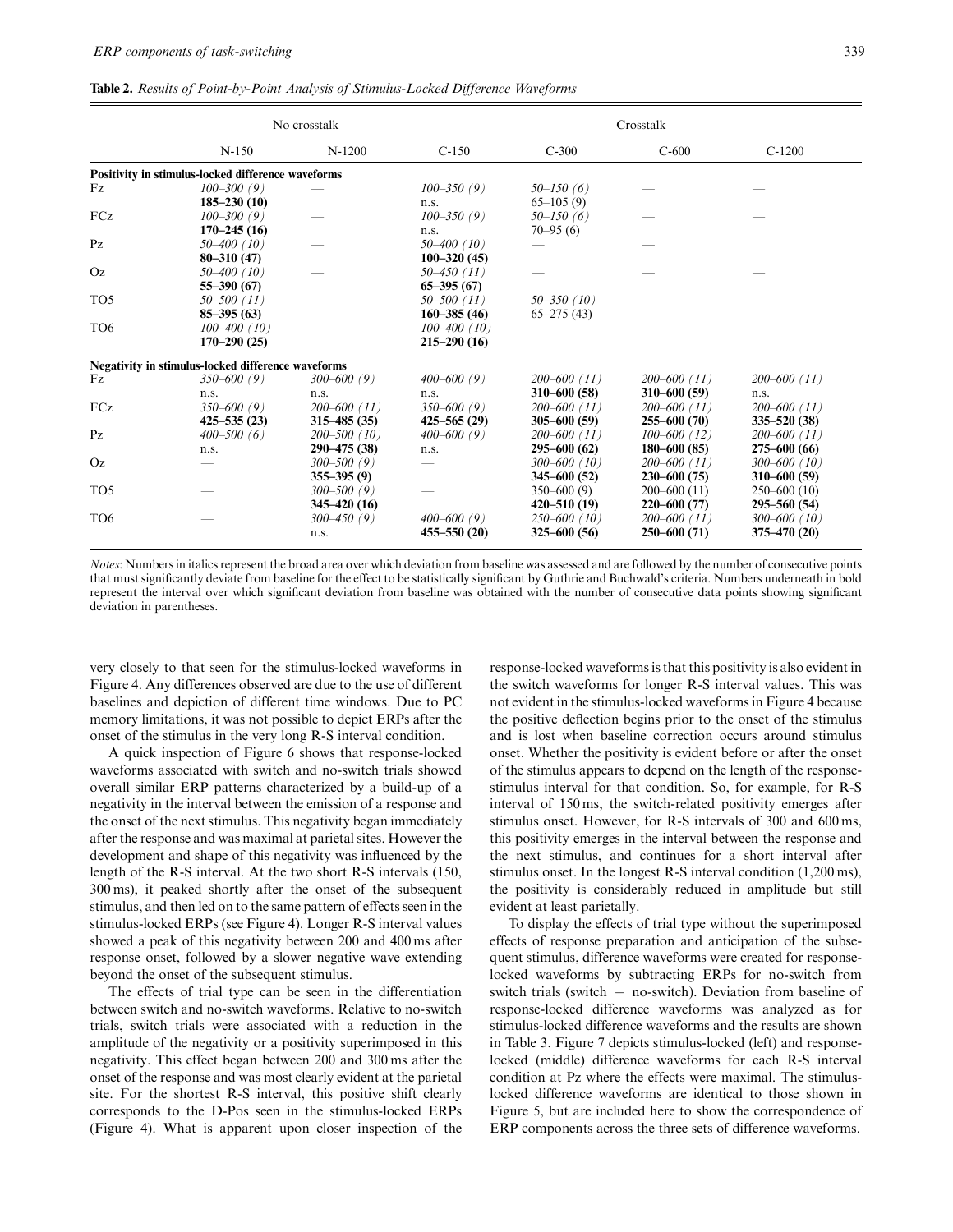

Figure 6. Response-locked ERP waveforms for switch and no-switch trials are compared. Vertical solid line denotes button press response (R). Vertical broken line indicates subsequent stimulus onset (S). Note change in time scale. Other details as in Figure 4 legend.

Response-locked difference waveforms show no significant switch-related activity in the response-stimulus interval at the shortest R-S interval of 150 ms. However, at R-S intervals of 300 and 600 ms, a large positivity is evident, emerging between 100 and 200 ms after response onset and, at least for C-600, peaking before the onset of the stimulus. This positivity is also evident for the longest R-S interval conditions (C-1200 and N-1200), but emerges later and is smaller in amplitude (Figure 7). Thus, it appears that, as R-S interval increases, D-Pos does not reduce in amplitude, as suggested by stimulus-locked difference waveforms in Figure 4, but instead emerges earlier, beginning prior to the onset of the switch-related stimulus. In fact, response-locked waveforms in Figure 7 suggest that this positivity may be triggered by processes initiated after the onset of a response to the preceding stimulus and in anticipation of the switch stimulus rather than being triggered by onset of the switch stimulus itself. In contrast, D-Neg, which develops after D-Pos, appears to be clearly time-locked to onset of the stimulus, peaking around 400– 500 ms poststimulus.

Analysis of peak D-Pos and D-Neg. To investigate the effects of R-S interval and task condition on the amplitude and latency of these switch-related components, peak amplitude and latency measures of D-Pos and D-Neg were analyzed. Given that D-Pos appeared to emerge after the onset of the response to the previous stimulus, D-Pos was measured in the response-locked difference waveforms. Positive peak amplitude (D-Pos) was calculated as the largest positive value over 200–600 ms. This interval was determined based on the difference waveform analyses (Table 3). If the peak value coincided with the limits of the above interval, then it was set to missing value for that subject for that waveform. D-Pos peak latency was estimated as the time point at which peak amplitude was reached. Although D-Pos showed a clear, sharp peak for most R-S intervals, it appeared as a much broader positivity at the longest R-S interval (Figure 7). Although peak measurements could still be obtained, both amplitude and latency measures would be expected to be more variable and less reliable than for shorter R-S intervals.

As D-Neg appeared to be temporally linked to stimulus onset, it was measured in stimulus-locked difference waveforms across 255–600 ms. Measurement of peak amplitude of this negativity relative to baseline was influenced by whether or not a D-Pos was evident in the post-stimulus interval in that particular condition. To overcome this problem, D-Neg peak amplitude was measured relative to D-Pos as a positive-to negative peak measure. Specifically, D-Neg peak amplitude was derived by subtracting the value of the largest negativity over 255–600 ms from the value of largest positivity over 50–400 ms for the same condition (e.g.,  $D-Neg = Peak$  Positivity (50–400) – Peak Negativity (255–600)). The latency of the peak negativity used to estimate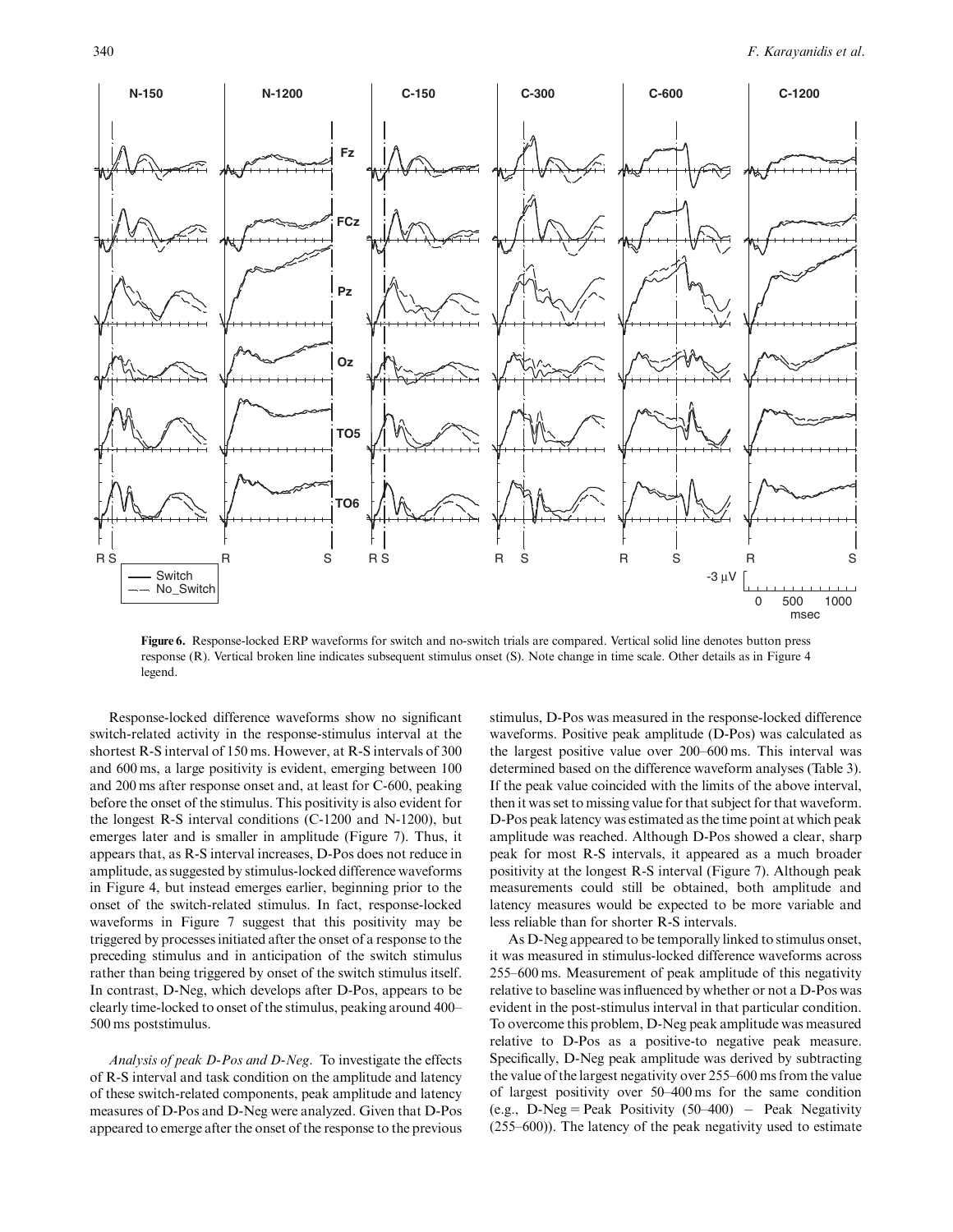Table 3. Results of Point-by-Point Analysis of Response-Locked Difference Waveforms

|                 | No crosstalk                                       |                    | Crosstalk          |                    |                     |                    |  |
|-----------------|----------------------------------------------------|--------------------|--------------------|--------------------|---------------------|--------------------|--|
|                 | $N-150$                                            | $N-1200$           | $C-150$            | $C-300$            | $C-600$             | $C-1200$           |  |
|                 | Positivity in response-locked difference waveforms |                    |                    |                    |                     |                    |  |
| Fz              | $100 - 300(9)$                                     | $250 - 500(9)$     | $150 - 500$ (10)   | $200 - 450(9)$     |                     |                    |  |
|                 | $140 - 195(12)$                                    | n.s.               | n.s.               | $360 - 395(8)$     |                     |                    |  |
| FCz             | $100 - 300(9)$                                     | $250 - 500(9)$     | $150 - 500$ (10)   | $200 - 550$ (10)   |                     | $250 - 500(9)$     |  |
|                 | $145 - 185(9)$                                     | n.s.               | n.s.               | $335 - 400(14)$    |                     | n.s.               |  |
| Pz              | $200 - 550$ (10)                                   | $250 - 600$ (10)   | $150 - 500$ (10)   | $100 - 600$ (12)   | $200 - 800$ (12)    | $250 - 800$ (12)   |  |
|                 | $260 - 450(39)$                                    | n.s.               | $245 - 465(45)$    | $255 - 560(62)$    | $295 - 700(82)$     | $365 - 545(37)$    |  |
| <b>Oz</b>       | $200 - 600$ (11)                                   | $250 - 600$ (10)   | $150 - 600$ (11)   | $100 - 650$ (12)   | $200 - 800$ (12)    | 250-900 (12)       |  |
|                 | $255 - 485(47)$                                    | n.s.               | $225 - 535(63)$    | $220 - 590(75)$    | $260 - 710(91)$     | $440 - 555(24)$    |  |
| TO <sub>5</sub> | $200 - 600$ (11)                                   | $400 - 800$ (11)   | $200 - 600$ (11)   | $100 - 700$ (12)   | $150 - 900$ (12)    | $300 - 1,200$ (12) |  |
|                 | $270 - 500(47)$                                    | n.s.               | 320-495 (36)       | $370 - 595(46)$    | 350-830 (96)        | $450 - 760(63)$    |  |
| TO <sub>6</sub> | $200 - 550$ (10)                                   |                    | $250 - 500(9)$     | $100 - 600$ (12)   | $250 - 600$ (11)    | $250 - 700$ (10)   |  |
|                 | $345 - 420(16)$                                    |                    | $370 - 430(13)$    | $260 - 525(54)$    | n.s.                | n.s.               |  |
|                 | Negativity in response-locked difference waveforms |                    |                    |                    |                     |                    |  |
| Fz              | $400 - 1,200(12)$                                  | $500 - 900$ (11)   | $500 - 800$ (10)   | $500 - 1,200$ (12) | $800 - 1,200(11)$   | $500 - 900$ (11)   |  |
|                 | $565 - 730(34)$                                    | $590 - 690(21)$    | 580-690 (23)       | $660 - 1,025(74)$  | $905 - 1,005(21)$   | n.s.               |  |
|                 |                                                    |                    |                    | $1,120-1,200(17)$  | $1,045 - 1,200(32)$ |                    |  |
| FCz             | $400 - 1,200(12)$                                  | $500 - 1,050(12)$  | $500 - 1,200$ (12) | $550 - 1,200$ (12) | $800 - 1,200(11)$   | $850 - 1,100(9)$   |  |
|                 | 540-725 (38)                                       | $590 - 690(21)$    | $575 - 735(33)$    | $650 - 1,200(111)$ | $895 - 1,200(62)$   | n.s.               |  |
| Pz              | $800 - 1,200(12)$                                  | $600 - 1,200$ (12) | $550 - 1,200$ (12) | $600-1,200(12)$    | $800 - 1,200(11)$   |                    |  |
|                 | $925 - 1,200(156)$                                 | n.s.               | $610 - 685(16)$    | $665 - 1.200(108)$ | $880 - 1,200(65)$   |                    |  |
|                 |                                                    |                    | $985 - 1,200$ (44) |                    |                     |                    |  |
| <b>Oz</b>       | $800 - 1,200(12)$                                  | $700 - 1,200$ (12) | $800 - 1,200(11)$  | $650 - 1,200$ (12) | $850 - 1,200(10)$   |                    |  |
|                 | $900 - 1,200(61)$                                  | n.s.               | $955 - 1,200(50)$  | $1,035-1,200(34)$  | $930 - 1,200(55)$   |                    |  |
| TO <sub>5</sub> | $900 - 1,200(10)$                                  |                    | $900 - 1,200(10)$  | $100 - 1,200(9)$   | $900 - 1,200(10)$   |                    |  |
|                 | $930 - 1,200(55)$                                  |                    | $1,030-1,200(35)$  | $1,135-1,200(14)$  | n.s.                |                    |  |
| TO <sub>6</sub> | $750 - 1,200$ (11)                                 | $500 - 1,200$ (12) | $500 - 1,200$ (12) | $600-1,200(12)$    | $800 - 1,200(11)$   |                    |  |
|                 | $890 - 1,200(65)$                                  | n.s.               | 585–775 (39)       | $665 - 805(29)$    | $870 - 1,200(67)$   |                    |  |
|                 |                                                    |                    | 810-1,200 (79)     | $1,010-1,200(39)$  |                     |                    |  |
|                 |                                                    |                    |                    |                    |                     |                    |  |

Notes: Numbers in italics represent the broad area over which deviation from baseline was assessed and are followed by the number of consecutive points that must significantly deviate from baseline for the effect to be statistically significant by Guthrie and Buchwald's criteria. Numbers underneath in bold represent the interval over which significant deviation from baseline was obtained with the number of consecutive data points showing significant deviation in parentheses.

D-Neg peak amplitude was used as a measure of D-Neg peak latency.

Two participants' data were not included in this analysis due to an overall lower signal-to-noise ratio affecting the precision of peak measurement. Another 3 participants were excluded from no-crosstalk analyses because of specific problems with measuring peaks in the long R-S interval condition. These peak measures were analyzed at Pz separately for no-crosstalk (N-150, N-1200) and crosstalk (C-150, C-300, C-600, C-1200) conditions using a R-S interval (two or four levels) ANOVA. The effect of condition on these components was examined using a Condition (no-crosstalk/crosstalk)  $\times$  R-S Interval (150/1,200) ANOVA. All significant main effects and interactions are reported.

Figure 8 (top) shows D-Pos peak amplitude (left) and latency (right) across different conditions at Pz. D-Pos amplitude significantly declined with increasing R-S interval for both nocrosstalk and crosstalk conditions,  $F(1,18) = 9.71$ ,  $p < .006$ ;  $F(3,63) = 3.96, p < .022, \varepsilon = .752$ , respectively. As shown in Figure 8 (top, left), at R-S intervals of 150 and 1,200 ms, D-Pos amplitude did not differ significantly for crosstalk and nocrosstalk conditions.

D-Neg amplitude was significantly affected by R-S interval in both no-crosstalk and crosstalk conditions,  $F(1,18) = 4.95$ ,  $p < .039$ ;  $F(3,63) = 5.05$ ,  $p < .011$ ,  $\varepsilon = .654$ . Figure 8 (bottom) shows that although at the two extreme R-S interval values, the effect of R-S interval on D-Neg parallels that seen on D-Pos (e.g., large decline in amplitude), there is a difference in the development of the effect at intermediate R-S interval values. Specifically, D-Neg amplitude showed a small increase from R-S interval 150 ms to 300 ms,  $F(1,21) = 10.21$ ,  $p < .004$ . This was followed by a decline in D-Neg amplitude that was statistically significant between  $600 \text{ ms}$  and  $1,200 \text{ ms}$ ,  $F(1,21) = 8.99$ ,  $p < .007$ . At the two extreme R-S interval values, D-Neg amplitude was larger in the crosstalk than in the no-crosstalk condition,  $F(1,18) = 8.53$ ,  $p < .009$ .

D-Pos and D-Neg peak latency measures are shown in Figure 8 (right). Although D-Pos latency appears to increase for the longest R-S interval values in both no-crosstalk and crosstalk conditions, no significant effects were found. D-Neg latency significantly reduced with increasing R-S interval for both nocrosstalk and crosstalk conditions,  $F(1,18) = 11.21$ ,  $p < .004$ ;  $F(3,63) = 5.38$ ,  $p < .004$ ,  $\varepsilon = .885$  (Figure 8, bottom, right). Comparisons showed no difference between C-150 and C-300, but significant differences between C-150 and both C-600 and C- $1200, F(1,21) = 11.69, p < .003; F(1,21) = 10.96, p < .003$ . D-Neg peak latency was significantly greater for crosstalk than nocrosstalk conditions, when compared at the two extreme R-S interval values,  $F(1,18) = 19.89$ ,  $p < .001$ .

In summary, difference waveforms showed the emergence of a switch-related positivity (D-Pos) and a switch-related negativity (D-Neg). D-Pos was elicited after the response to the preceding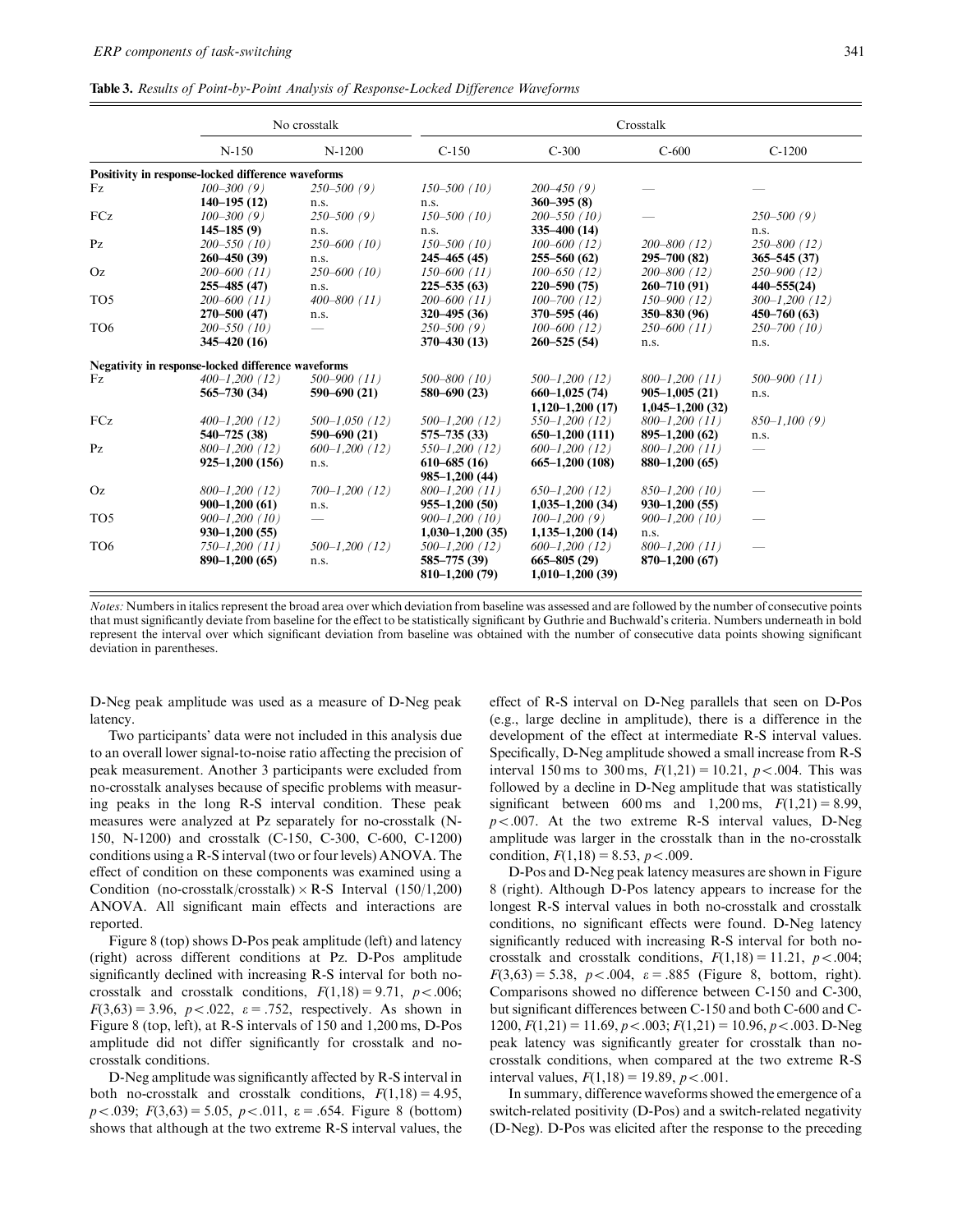

Figure 7. Comparison of stimulus-locked (left), response-locked (middle), and EMG onset-locked (right) ERP difference waveforms at Pz. Gray bars denote regions of significant deviation from baseline, thereby indicating a significant effect of task switching. Left: vertical lines shows stimulus onset (Stim). Average RT for no-switch (N) and switch (S) trials is indicated on time axis. Middle: vertical solid line shows button press response (Resp), short broken line shows subsequent stimulus onset (Stim). Right: vertical line shows EMG onset (EMG), open bar shows approximate timing of button press response (Resp), striped bar show approximate timing of subsequent stimulus onset (Stim).

stimulus, peaking around 400 ms after response onset. D-Pos amplitude reduced with increasing R-S interval in both nocrosstalk and crosstalk conditions. The presence of stimulusresponse mapping interference (i.e., crosstalk) had no effect on D-Pos amplitude or latency. D-Neg emerged after D-Pos and was time-locked to the onset of the stimulus. D-Neg amplitude showed an initial increase from 150 to 300 ms R-S interval, but reduced thereafter. At the largest R-S interval value, D-Neg amplitude was larger and D-Neg latency was longer for crosstalk than for no-crosstalk blocks. D-Neg latency reduced significantly with R-S interval for both crosstalk and no-crosstalk blocks.

EMG-locked ERP averages. Figure 7 (right) depicts Pz ERP difference waveforms time-locked to the onset of the EMG response. The interval between the onset of the EMG and the actual depression of the push button was, of course, variable across trials. Based on the temporal correspondence between response-locked and EMG-locked waveforms, Figure 7 (right) shows a marker that gives a rough indication of response onset (R) at around 100 ms after EMG onset. The onset of the next stimulus (S) is then depicted in relation to the response marker. Thus, broadly, the EMG-locked averages correspond to the response-locked averages with approximately 100 ms shift to the left. However, the latency jitter due to variability in the interval between EMG onset and response and the shift in baseline results in some differences in morphology. Point-by-point analysis of deviation of the EMG-locked difference waveform from baseline is presented in Table 4.

EMG-locked difference waveforms show that, for all but the longest R-S interval conditions, switch-related differentiation emerges almost immediately after EMG onset and is clearly evident at the time of actual button press. As seen in Figure 7 (right), this early positivity significantly deviated from baseline almost immediately after the onset of the EMG response and appeared to blend into the subsequent D-Pos, at least for the three shorter R-S interval conditions. The long R-S interval conditions suggest that this early positivity may be independent of the later D-Pos. For example, in C-1200, the early positivity does not reach significance and is followed by a return to baseline prior to the development of D-Pos.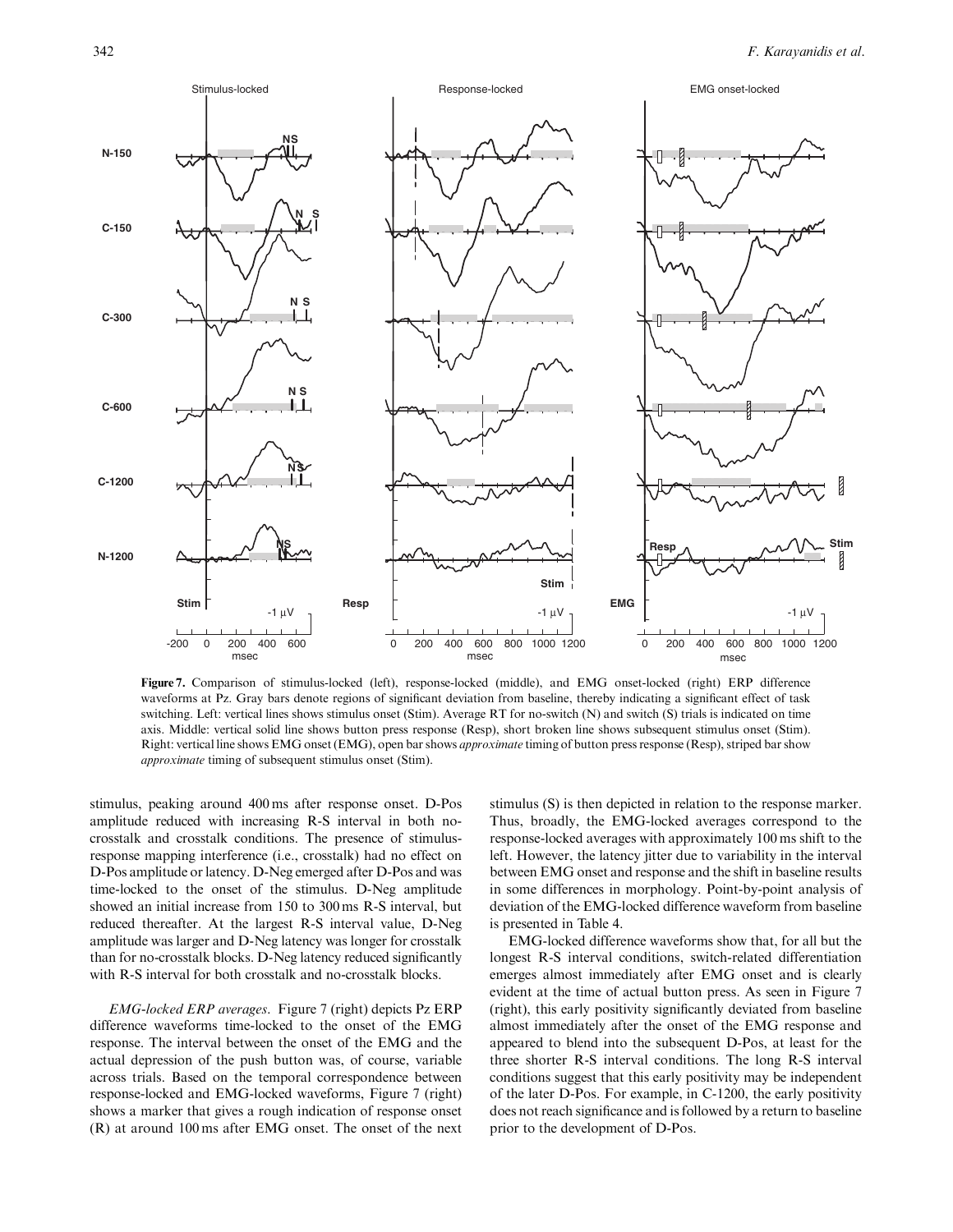

Figure 8. Top: D-Pos peak amplitude (left) and peak latency (right) recorded in response-locked difference waveform at Pz. Bottom: D-Neg peak amplitude (left) and peak latency (right) recorded in stimulus-locked difference waveform at Pz.

#### **Discussion**

#### Behavioral Effects of Task Switching

As in many previous studies, switching between different tasks resulted in a decline in performance evidenced by an increase in RT and error rate (e.g., Allport et al., 1994; Rogers & Monsell, 1995; Spector & Biederman, 1976; Sudevan & Taylor, 1987). That this deterioration in performance occurred when switch and no-switch trials were mixed within the same block suggests that the switch cost is related to mechanisms involved in task-set reconfiguration rather than nonspecific effects such as differential task difficulty or arousal (Rogers & Monsell, 1995).

The effect of task switching on performance reduced dramatically with practice. When averaged across all crosstalk blocks, RT switch cost halved from 170 ms on Day 1 to 86 ms on Day 2. However, the cost of switching remained significant for both RT and error rate on Day 2, indicating that the effect does not simply reflect strategy development processes, but is a robust feature of task switching (Rogers & Monsell, 1995).

Both overall performance and task-switch efficiency were affected by the presence of irrelevant characters associated with the currently inactive task-set. In crosstalk blocks, subjects responded more slowly and less accurately and showed a greater cost of task switching on both RT and error rates, compared to no-crosstalk blocks. Comparison of neutral trials from the crosstalk condition to identical trials in the no-crosstalk condition showed that, for short R-S intervals, the presence of stimuli cueing the alternative task-set on two-thirds of trials had a carryover effect on performance even on those trials that did not contain any ambiguous information. However, this effect was not reliable for the long R-S interval. Within the crosstalk condition, RT switch cost was smaller on neutral trials than on trials containing stimuli from the currently inactive task-set, and smaller on congruent than on incongruent trials. The difference between neutral and nonneutral (congruent/incongruent) trials was more than double that observed between congruent and incongruent trials. These findings are compatible with Roger and Monsell's (1995, Experiment 1) argument that the presence of a stimulus from the alternative task-set activates the complete set of stimulus-response associations defined by the alternative taskset, as well as the specific association triggered by the stimulus presented on each trial.

Increasing the time between emission of a response to a stimulus and the onset of the next stimulus (R-S interval) resulted in a significant decline in RT switch cost, especially for the crosstalk task. Specifically, RT switch cost was around 116 ms for the shortest R-S interval (C-150) but reduced to almost half that value for longest R-S intervals (C-1200). A sizeable RT switch cost remained, however, even at the longest R-S interval. Although RT switch cost was considerably smaller for the nocrosstalk compared to the crosstalk task, it remained significant for the no-crosstalk task at both short and long R-S intervals. These findings parallel those reported earlier by Rogers and Monsell (1995: Experiments 3 and 4). Whereas in the present study, there was no evidence for a decline in RT switch cost with increasing R-S interval in the no-crosstalk condition (36 ms for N-150 vs. 32 ms for N-1200), error switch cost tended to decline with increasing R-S interval.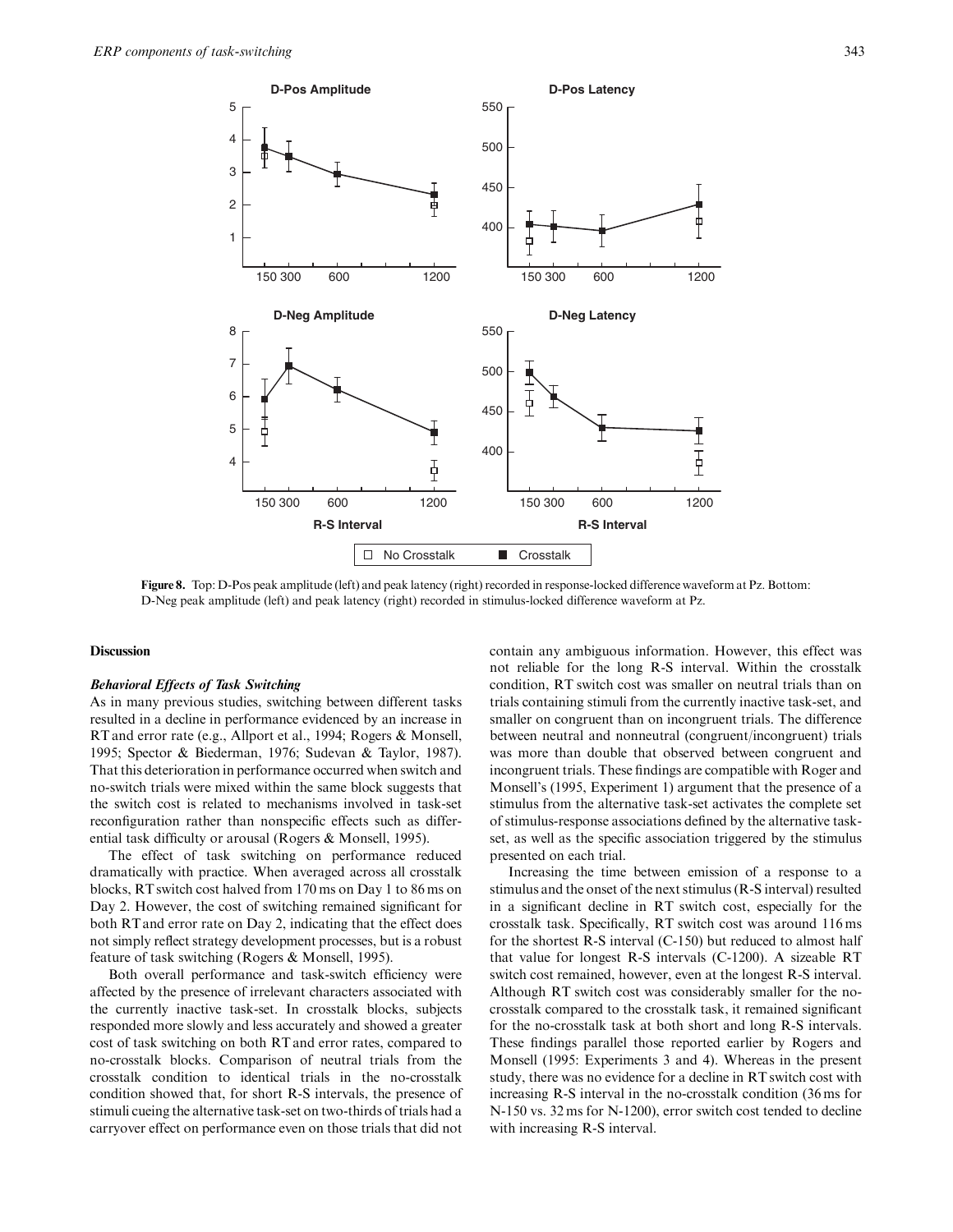|                 | Positivity in EMG-locked difference waveforms |                   |                  |                   |                   |                   |  |
|-----------------|-----------------------------------------------|-------------------|------------------|-------------------|-------------------|-------------------|--|
|                 | No crosstalk                                  |                   | Crosstalk        |                   |                   |                   |  |
|                 | $N-150$                                       | $N-1200$          | $C-150$          | $C-300$           | $C-600$           | $C-1200$          |  |
| Fz              | $50 - 300(9)$                                 |                   | $50 - 700$ (12)  | $50 - 700$ (12)   | $50 - 1,000$ (12) |                   |  |
|                 | n.s.                                          |                   | $85 - 145(13)$   | $55 - 200(30)$    | n.s.              |                   |  |
|                 |                                               |                   | $255 - 550(61)$  | $320 - 645(66)$   |                   |                   |  |
| <b>FCz</b>      | $50 - 300(9)$                                 |                   | $50 - 700$ (12)  | $50 - 700$ (12)   | $50 - 1,000$ (12) |                   |  |
|                 | $85 - 200(24)$                                |                   | 75–570 (100)     | 55–660 (122)      | n.s.              |                   |  |
|                 |                                               |                   |                  | $830 - 975(30)$   |                   |                   |  |
| Pz              | $50 - 1,000$ (12)                             | $50 - 700$ (12)   | $50 - 1,000(12)$ | $50 - 800$ (12)   | $50 - 1,000(12)$  | $50 - 1,200$ (12) |  |
|                 | 55–640 (119)                                  | n.s.              | 55–690 (128)     | $55 - 715(133)$   | 55–945 (179)      | $320 - 705(78)$   |  |
| <b>Oz</b>       | $50 - 1,000$ (12)                             | $50 - 900$ (12)   | $50 - 1,000(12)$ | $50 - 1,100(12)$  | $50 - 1,200$ (12) | $50 - 1,200$ (12) |  |
|                 | $75 - 170(20)$                                | $445 - 545(21)$   | $70 - 705(131)$  | 55–775 (145)      | 55–975 (185)      | $320 - 770(91)$   |  |
|                 | $295 - 690(80)$                               | $590 - 655(14)$   |                  |                   |                   |                   |  |
| TO <sub>5</sub> | $50 - 1,000$ (12)                             | $50 - 1,200$ (12) | $50 - 1,100(12)$ | $50 - 1,200$ (12) | $50 - 1,200$ (12) | $50 - 1,200$ (12) |  |
|                 | $70 - 165(20)$                                | $585 - 755(35)$   | $70 - 155(18)$   | 55–780 (146)      | $55 - 1,060(202)$ | $355 - 460(23)$   |  |
|                 | 305–695 (79)                                  |                   | $320 - 700(69)$  | $950 - 1,075(26)$ |                   | 490-945 (92)      |  |
| TO <sub>6</sub> | $50 - 700$ (12)                               | $50 - 900$ (12)   | $50 - 750$ (12)  | $50 - 900$ (12)   | $50 - 900$ (12)   | $50 - 1,200$ (12) |  |
|                 | $55 - 175(25)$                                | $400 - 535(28)$   | $70 - 680(123)$  | 55-710 (132)      | $55-145(19)$      | $315 - 580(54)$   |  |
|                 | 340-580 (49)                                  |                   |                  |                   | $275 - 420(30)$   |                   |  |
|                 |                                               |                   |                  |                   |                   |                   |  |

Table 4. Results of Point-by-Point Analysis of EMG-Locked Difference Waveforms

Notes: Numbers in italics represent the broad area over which deviation from baseline was assessed and are followed by the number of consecutive points that must significantly deviate from baseline for the effect to be statistically significant by Guthrie and Buchwald's criteria. Numbers underneath in bold represent the interval over which significant deviation from baseline was obtained with the number of consecutive data points showing significant deviation in parentheses.

Overall, these results replicate the findings of Rogers and Monsell (1995) and can be interpreted within their twocomponent model of task switching. In this context, the decline in switch cost with increasing R-S interval is interpreted as reflecting anticipatory task-set reconfiguration processes, whereas the residual switch cost at very long R-S intervals reflects stimulus-triggered processes. However, alternative models of task-switching cannot be excluded. For instance, the decline in switch cost with increasing R-S interval is also compatible with Allport's task-set inertia model, and the residual switch cost can also be accounted for by De Jong's intentionactivation model.

## Search for ERP Indices of Task Switching

The main aim of the present study was to identify electrophysiological components associated with anticipatory and poststimulus components of task switching. Specifically, it was argued that ERP correlates of anticipatory task-switch processes should be evident in the R-S interval. This component would begin sometime after the decision/response to the previous trial and, depending on the length of the R-S interval, before the onset of the subsequent stimulus. Likewise, ERP correlates of stimulus-triggered processes would be evident in the poststimulus interval, even when the R-S interval allows maximal preparation. If stimulus-triggered processes are hierarchically dependent on the completion of the preceding ''anticipatory'' processes, then this ERP component may be delayed when the R-S interval is minimal and task-set reconfiguration does not practically begin until after the onset of the stimulus.

To identify these ERP components, ERP difference waveforms were derived by subtracting no-switch from switch ERP waveforms, as the process of task-set reconfiguration would be expected to be differentially activated for switch trials, and therefore, to be reflected only in switch ERPs. ERP waveforms were averaged around stimulus onset to identify components related to stimulus-triggered processes and around the onset of the response to the preceding stimulus to identify anticipatory processes.

Switch–no-switch positivity (D-Pos) in response-stimulus interval. Response-locked difference waveforms exhibited an increased positivity (D-Pos) for switch compared to no-switch ERP waveforms. D-Pos began around 200–300 ms after the onset of a response to a switch trial and in anticipation of a switch trial (Figure 7, middle). D-Pos peak amplitude declined with increasing R-S interval, whereas peak latency remained around 400 ms after response onset for all R-S intervals (Figure 8, top). Neither peak amplitude nor peak latency of D-Pos were affected by task condition (i.e., crosstalk vs. no-crosstalk). Given that D-Pos peaked around 400 ms after response onset, it is evident that, for long R-S intervals, D-Pos peaked in the interval between the response and the onset of the subsequent stimulus, whereas for short R-S intervals, it peaked or even emerged (for R-S interval of 150 ms) after the onset of the switch stimulus.

The fact that D-Pos is differentially triggered in switch versus no-switch trials and occurs for all R-S intervals suggests that it reflects processes associated with task switching. The possibility that this component reflects differential arousal in anticipation of a switch than a no-switch trial is unlikely, as D-Pos emerges within an alternating runs paradigm, remains robust even after extensive practice, and is not affected by task-cueing parameters (i.e., as reflected in task condition) that would be expected to result in greater arousal. That D-Pos appears to emerge after the onset of a response to the preceding trial and, at long R-S intervals, peaks prior to the onset of a switch trial, suggests that, given adequate time, these processes can be activated in anticipation of a switch in task. However, that D-Pos is also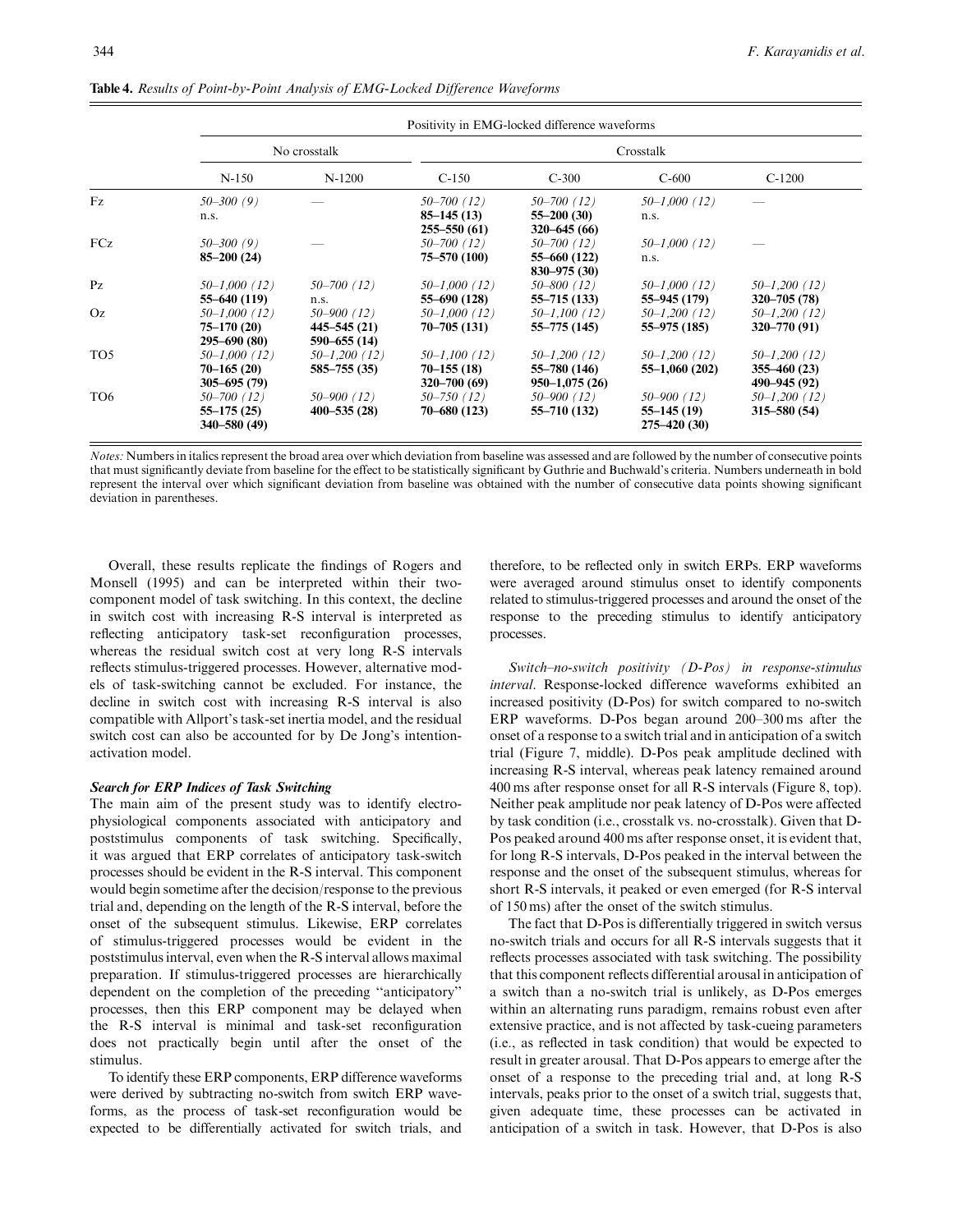clearly evident at very short R-S intervals, emerging and peaking after stimulus onset, suggests that it reflects processes necessary for task switching to occur.

The decline in D-Pos amplitude with increasing R-S interval may reflect differential latency jitter in D-Pos peak amplitude across different R-S intervals. For instance, for short R-S intervals, the processes underlying D-Pos would be more closely time-locked to the onset of the response, and would be completed as quickly as possible given the imminent onset of the next stimulus. This would lead to small variability in D-Pos onset and peak latency, resulting in a sharp, short duration, large amplitude ERP component. Conversely, with longer R-S intervals, there is less time pressure to commence or complete these processes rapidly. This may lead to larger variability in the onset and peak latency of D-Pos both within and across subjects, resulting in a wider spanning, lower amplitude waveform. In fact, Figure 7 (middle) shows that for the shortest R-S interval, D-Pos amplitude is significant over a 200-ms interval beginning just 250 ms after response onset. It is also clear in this figure that, as R-S interval increases, not only does D-Pos amplitude reduce, but its duration is prolonged, spanning over 300 ms for RSI-300 and over 400 ms for RSI-600 and RSI-1200.

Switch–no-switch negativity (D-Neg) in stimulus-response interval. Stimulus-locked ERP waveforms revealed that D-Pos was followed by a large, late negativity (D-Neg) for switch compared to no-switch trials. While it appears in Figure 4 that switch trials are associated with a decline in the amplitude of the late positive component (LPC), the fact that the differentiation between switch and no-switch waveforms begins, in some instances, earlier than 200 ms and that this differentiation is clearly evident at frontal sites, where the LPC is substantially smaller, suggests that the switch–no-switch differential represents a negativity superimposed on the parietal LPC rather than a modulation of the LPC itself.

As shown in Figure 7 (left), D-Neg emerged immediately after D-Pos for short R-S interval but was clearly differentiated from D-Pos when R-S interval was over 1,000 ms. This suggests that the two ERP components reflect two distinct processes that can be at least temporally separated. While D-Pos is temporally linked to the onset of the response to the preceding stimulus, D-Neg appears to be linked to the onset of the switch stimulus. The fact that D-Neg is differentially triggered for switch vs. no-switch trials, does not occur within the R-S interval and is time-locked to stimulus onset suggests that D-Neg is related to post-stimulus processes associated with task-switching or the effect of taskswitching on these processes.

D-Neg peak amplitude showed a small increase as R-S interval increased from 150 to 300 ms, but progressively declined as R-S interval increased further. D-Neg onset latency is difficult to quantify accurately, because the relationship between D-Neg and baseline was affected by whether D-Pos peaked before or after stimulus onset. However, D-Neg peak latency was clearly affected by R-S interval changes. Specifically, D-Neg peaked earlier as R-S interval increased, reducing by approximately 75 ms as the R-S interval increased from 150 ms to 1,200 ms. Thus, when there is more time to commence and/or complete processes reflected in D-Pos within the R-S interval, then D-Neg is smaller in amplitude and peaks earlier. This suggests that the poststimulus processes reflected by D-Neg may depend on the completion of earlier processes reflected in D-Pos.

D-Neg peak amplitude and peak latency were affected by task condition. Specifically, D-Neg was larger and peaked later for crosstalk than for no-crosstalk task blocks. However, the effect of task condition on D-Neg did not interact with R-S interval. So, D-Neg reduced with increasing R-S interval for both task conditions, and crosstalk had an additive effect on D-Neg amplitude and latency.

There are two potential problems associated with the definition and interpretation of D-Neg. One problem was discussed earlier (see Results) and relates to teasing apart D-Pos and D-Neg at short R-S intervals. This was dealt with in the present study by measuring D-Neg as a peak to peak differential. However, this does not completely resolve the problem, as differences in D-Pos amplitude and R-S interval are likely to affect the value of the positive peak used in the above estimation of D-Neg. In addition, the use of difference waveforms is based on the assumption that the no-switch or repeat trials are a suitable baseline, so that the difference between switch and noswitch trials largely reflects processes related to task switching. This was justified here given that Rogers and Monsell (1995, Experiment 5) showed that RT remained stable across repeated trials on the same task, suggesting that task-set reconfiguration processes were completed after the first switch trial. However, more recent studies have questioned this. Salthouse, Fristoe, McGuthry, and Hambrick (1998) reported that RT continues to decline across the first few repeat trials. De Jong (2000) showed RT differences between ''pure'' trials (i.e., same task across block) and no-switch trials (i.e., repeat trials within an alternating runs paradigm). Allport and Wylie (2000) provided evidence for continued interference from the alternative task-set even after many repeat trials. Clearly, the present study cannot differentiate between the above influences on D-Neg. Future work is needed to deal with the problem of baseline in differentiating between active task-set reconfiguration processes specific to switch trials and effects of interference from the alternative task-set affecting both switch and no-switch trials.

The other problem is that, given the fact that response latencies are longer for switch than for no-switch trials, it is likely that decision-making and response selection and preparation processes will also be delayed. Hence, the negative differential between switch and no-switch trials may reflect that the ERP components associated with the above processes are delayed or have a smaller amplitude for switch than for no-switch trials. Undoubtedly, the response delay must differentially affect switch and no-switch ERPs, and this must be reflected in D-Neg. However, it is unlikely that response delay can fully account for  $D-Neg.$ <sup>1</sup>

First, if D-Neg simply reflects differences in the latency of decision- and response-related processes, it would be expected to affect late ERP components associated with these processes (i.e., LPC, slow late negativity). However, the difference between switch and no-switch trials emerges, in some cases, as early as 180 ms after stimulus onset, which is more than 400 ms before response onset (Table 2). Figure 4 shows the first evidence of this negative difference around the N2 latency range.

Second, if D-Neg emerges as an artefact of RT differences between switch and no-switch trials, one would expect that its onset or peak latency would vary with RT differences across task conditions and R-S interval and its amplitude to vary with the

<sup>&</sup>lt;sup>1</sup>We thank Martin Eimer, Stephen Monsell, and an anonymous reviewer for helpful comments and suggestions regarding this issue.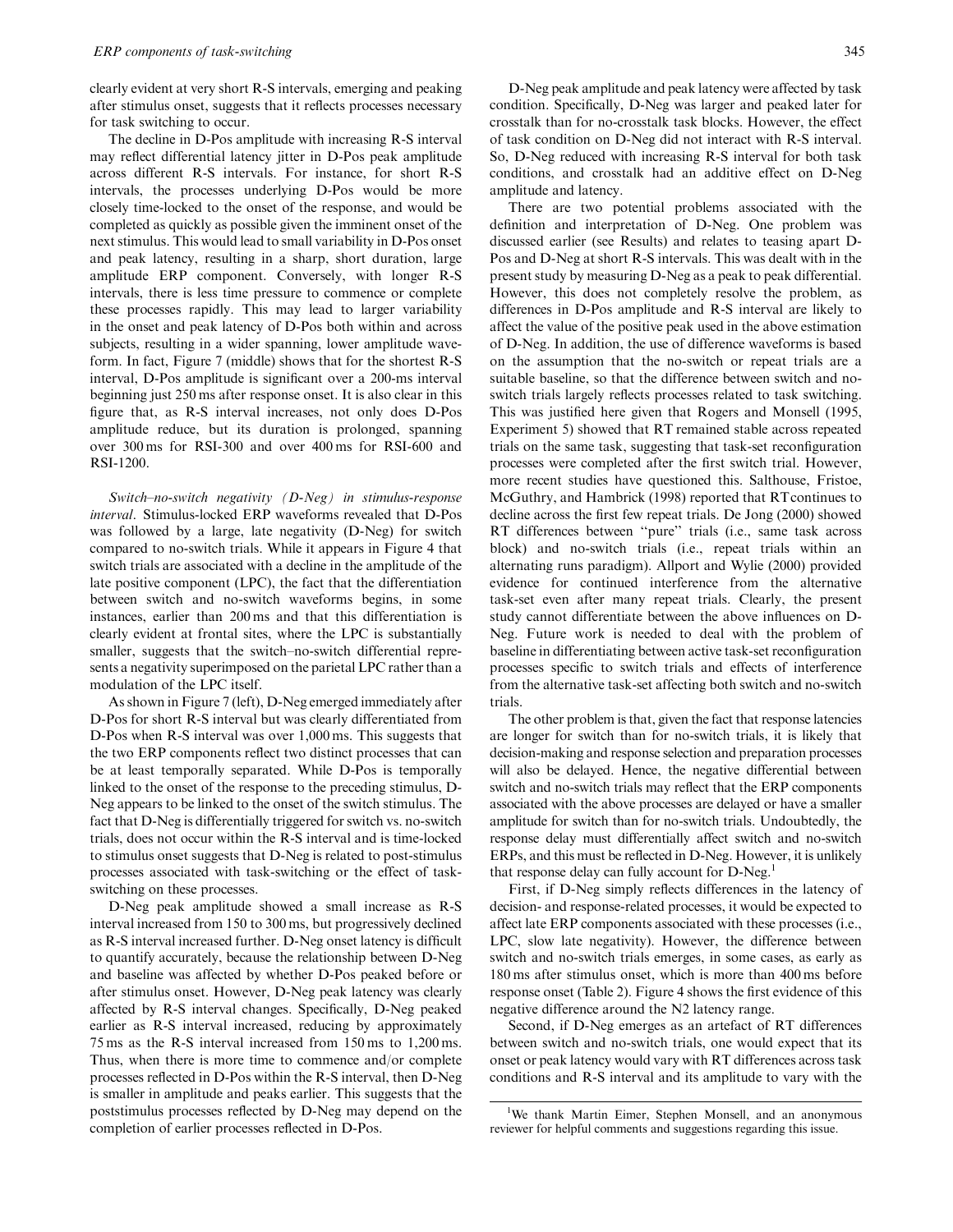RT switch cost.<sup>2</sup> Inspection of stimulus-locked waveforms in Figure 7 (left) shows that there is no clear pattern of covariation between RT or RT switch cost and measures of D-Neg. For instance, although RT for no-switch and for switch stimuli as well as RT switch cost (switch  $-$  no-switch) are largest for C-150, D-Neg is largest for C-300. Similarly, RTand RTswitch cost are smallest for N-1200, which shows the latest D-Neg onset.

Third, the differential effects of task condition on D-Neg and RT switch cost argue that these measures are affected by taskcueing interference at different levels of processing. Both D-Neg (amplitude and latency) and RT switch cost were affected by task condition, showing a significant increase in crosstalk compared to no-crosstalk blocks. Although RTcost declined significantly with R-S interval for crosstalk, it remained unaffected by R-S interval for no-crosstalk blocks. D-Neg, however, was significantly larger and peaked later for short than for long R-S intervals in both crosstalk and no-crosstalk blocks. So, task condition had no effect on D-Pos, had an effect on D-Neg additive with that of R-S interval, and interacted with R-S interval in its effect on RT switch cost. This pattern of findings suggest that task-cueing interference and R-S interval affect the same or different mechanisms at different stages of processing. Task-cueing interference left anticipatory processes reflected in D-Pos unaffected, whereas increasing R-S interval affected D-Pos amplitude and shifted these processes prior to stimulus onset. Both R-S interval and taskcueing interference affected D-Neg amplitude and latency in an additive manner; D-Neg amplitude and latency increased with greater interference and less time to prepare for an imminent switch trial. The early onset of D-Neg suggests that these manipulations, at least partially, reflect effects on stimulus selection and S-R mapping or decision making. RT switch cost reduced significantly with increasing R-S interval and increased with task condition; however, the effect of task condition was disproportionately larger for the short R-S interval. This suggests that task-cueing interference acts differently on D-Neg and RT cost, and that therefore D-Neg reflects at least partially distinct processes to those reflected in RTcost. The fact that increasing R-S interval reduced RT cost for crosstalk but not for no crosstalk, despite a clear D-Pos and a significant RT switch cost for both task conditions, suggests that R-S interval does not affect only anticipatory processes reflected in D-Pos, but also influences late response activation processes that are affected by task condition.

Finally, and perhaps most convincingly, if D-Neg were simply an artefact of delayed decision and response processes leading to longer RT for switch compared to no-switch trials, one would expect large latency shifts in LPC peak amplitude for switch trials. However, Figure 4 shows no evidence of this, with switch and no-switch ERPs showing similar LPC peak latency at approximately 500 ms.

In summary, although response timing differences between switch and no-switch trials may contribute to the amplitude and latency of D-Neg, the data suggest that this negativity also reflects processes associated with task switching that are initiated after the onset of the stimulus and that, although affected by the length of the R-S interval, are triggered even when the processes reflected in the preceding D-Pos have been largely completed prior to stimulus onset. Given that D-Neg begins as much as 400 ms prior to response onset, peaks prior to response onset, and is affected by task condition, it is suggested that D-Neg may represent processes related to task switching that are activated after the onset of the stimulus.<sup>3</sup>

## Functional Significance of D-Pos and D-Neg

This study revealed the emergence of two ERP waveforms, D-Pos and D-Neg, that differentially respond to switch compared to no-switch stimuli. D-Pos emerges in the R-S interval, and D-Neg is evident in the S-R interval.

One plausible interpretation of these findings is to interpret D-Pos and D-Neg as reflecting anticipatory and stimulus-triggered processes of task-set reconfiguration, respectively, as defined by Rogers and Monsell (1995). This interpretation fits well with many of the characteristics of these processes as defined by the present and previous behavioral data. The anticipatory component is evident in the reduction in RT switch cost with increasing R-S interval and has been interpreted as reflecting the activation of taskset reconfiguration processes in preparation of a predictable switch in task-set. The findings that D-Pos was temporally linked to the onset of the response to the previous stimulus, peaked around 400 ms after response onset, reduced in amplitude with increasing R-S interval, and was not affected by task-cueing condition,<sup>4</sup> are compatible with the above interpretation. Additionally, the finding that D-Pos latency remained constant at around 400 ms regardless of R-S interval fits well with the behavioral data showing asymptotic preparation being achieved by 500–600 ms.<sup>5</sup>

The robust residual switch cost that remains significant after large preparation intervals has been interpreted as reflecting taskset reconfiguration processes that are triggered by the onset of the stimulus. D-Neg emerged around 200 ms after stimulus onset and peaked around 500 ms, thus preceding response onset. It was clearly defined for all values of R-S interval and was larger and slower for crosstalk than for no-crosstalk conditions. These findings are compatible with D-Neg representing the ''stimulustriggered'' processes reflected in the residual RTcosts. That D-Pos was unaffected by irrelevant task-cueing, whereas D-Neg was larger in amplitude and peaked later when crosstalk stimuli were used, supports the suggestion by Rogers and Monsell (1995) that task-cueing effects act upon exogenous or stimulus-driven processes rather than endogenous or internally driven processes.

5 We wish to thank Steve Monsell for this observation.

<sup>&</sup>lt;sup>2</sup>As noted by an anonymous reviewer, although this could be examined by looking at the correlation between RT switch cost and D-Neg amplitude, it is not possible to measure D-Neg on a trial-by-trial basis. Attempts to examine these correlations across individuals using averaged data were not successful due to large variability and relatively low statistical power.

<sup>&</sup>lt;sup>3</sup>The negative difference could also reflect earlier resolution of CNVlike activity after response execution for no-switch than for switch trials. Inspection of Figure 6 shows a large positive dip immediately after the response, followed by CNV buildup in the R-S interval resolving shortly after stimulus onset (Figure 6). Given that the stimulus-locked waveforms depicted in Figure 4 were baseline corrected around stimulus onset, this differential has been removed. In fact, close inspection of Figure 6 shows that D-Neg is unrelated to the presence of a preceding differential between switch and no-switch trials, as it is clearly evident at sites where no response-locked difference is observed (i.e., see Fz, FCz for N-150, C-150, C-300, and C-600, which show activity after the onset of the switch stimulus). Note also that the subsequent CNV cycle can be seen for N-150, C-150, and C-300 emerging after the onset of the response to the stimulus (i.e., 500–600 ms after stimulus onset). Thus, it seems unlikely that D-Neg is simply an artefact of delayed CNV resolution after response execution.

<sup>&</sup>lt;sup>4</sup>This is the case at least with respect to crosstalk versus no-crosstalk differences. It was not possible to analyze ERP differences between congruent, incongruent, and neutral stimuli within the crosstalk condition, due to a relatively low signal-to-noise ratio.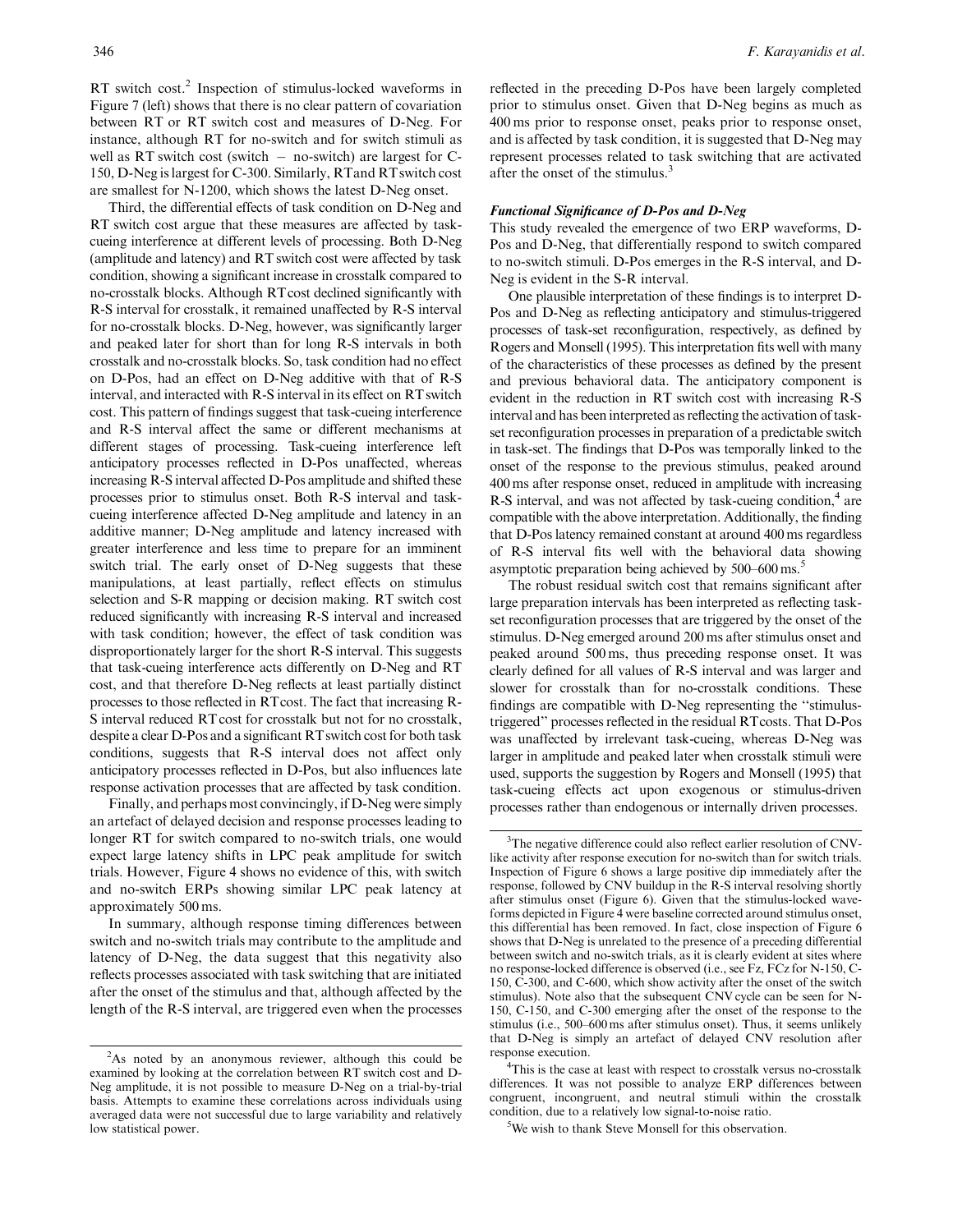However, this interpretation of D-Pos and D-Neg fails to account for the finding that D-Neg amplitude and latency were modulated by R-S interval. According to Rogers and Monsell's hypothesis, R-S interval affects largely or exclusively the anticipatory component. Thus, it would have been expected to modulate D-Pos but not D-Neg.

Meiran et al.'s (2000) three-component model of taskswitching may assist in explaining this finding. According to Meiran et al., task-set reconfiguration consists of at least three processes: anticipatory processes, stimulus-triggered processes, and task-set inertia. Variations in R-S interval can affect both the opportunity to initiate anticipatory task-set reconfiguration processes given prior warning of a task-switch, as described by Rogers and Monsell (1995), as well as the passive dissipation of activation of the previously active task-set or task-set inertia, as described by Allport et al. (1994). These two components are clearly differentiated when response-cue and cue-stimulus intervals are varied independently. However, with the present paradigm, this differentiation is not possible. So the decline in RT switch cost with increasing R-S interval could presumably reflect contributions from both active anticipatory processes and passive task-set inertia. The passive processes would become evident after stimulus onset as, for instance, differential priming of stimuli from active versus inactive task-sets, differential priming of stimulus-response mappings, and so forth. Within this framework, R-S interval could therefore affect ERP components measured in the R-S interval as well as ERPs elicited after stimulus onset. D-Pos remains associated with these anticipatory processes of task-set reconfiguration, whereas D-Neg would reflect processes operating after stimulus onset, including task-set inertia (as reflected by the component of D-Neg that is affected by R-S interval) and other processes related to task-cueing, activation of relevant response attributes, and inhibition of irrelevant response attributes, and so forth.

According to De Jong's (2000) intention-activation model, task-set reconfiguration is an all-or-none process, which is completed either before or after stimulus onset, depending on task parameters and subject factors. In this framework, we would expect only one ERP component to emerge in switch versus no-switch trials. This component would be more likely to be time-locked to response onset with long R-S intervals and to stimulus-onset with short R-S intervals. D-Pos partially fulfils this requirement, peaking after stimulus onset for short R-S intervals and before stimulus onset for long R-S intervals. Additionally, at long R-S intervals, it would be expected that on the trials where reconfiguration is completed prior to stimulus onset, the component would be triggered in the R-S interval, whereas on the trials where reconfiguration is completed after stimulus onset, this component would be triggered after stimulus onset. For long R-S intervals, when averaging across both these types of trials, one would expect to see the same ERP component evident both in the R-S interval and after stimulus onset. C-1200 and N-1200 conditions show no evidence for this. Thus, in its current form, De Jong's model does not readily account for the presence of two ERP components associated with task switching, unless one were to assume that these two components represent the same process that is reflected in ERPs of opposite polarity depending on the timing of the process relative to stimulus onset. However, the fact that D-Pos and D-Neg were differentially affected by task-cueing interference and R-S interval does not support this assumption.

## Neural Substrates Underlying Task Switching Processes

Many theories view the prefrontal cortex as exerting an essentially supervisory role in setting goals, planning, monitoring, and implementing feedback and orchestrating behavior, particularly under novel situations (e.g., Goldman-Rakic, 1987; Shallice, 1988; Stuss & Benson, 1986). It would therefore be expected that the prefrontal cortex would be an essential component of a network involved in switching attention between different task-sets, especially when switching is internally cued. Patients with prefrontal lesions perform poorly on tasks requiring shifting between different stimulus classification attributes (e.g., Milner, 1964; Owen et al., 1993). Left frontal lesions result in increased switch cost, especially under crosstalk conditions (Rogers et al., 1998). A PET study showed greater activation in left prefrontal areas under task-switching versus single task conditions (Meyer et al., 1997). However, other studies question whether the increased switch costs following left frontal lesions reflect a specific deficit in task-set reconfiguration processes (Keele & Rafal, 2000) and whether task-switching deficits are specific to frontal lesions (Mecklinger, von Cramon, Springer, & Mathes-von Cramon, 1999).

Based on the above findings, it would appear logical to expect that ERP components associated with task switching would involve at least some generators in the prefrontal cortex. At first consideration, this expectation is at odds with the current finding that both D-Pos and D-Neg are larger at the midline parietal electrode Pz, potentially suggesting a bilateral parietal source of activation. It must be stressed, however, that scalp recorded ERPs provide little information as to the cortical generators of ERP components. Although activity recorded over the parietal scalp may be more likely to have a greater influence from activation in the parietal cortex, in fact, it reflects the summation of activity from many different cortical generators, the relative contribution of which depends on dipole orientation and location (Regan, 1989). In addition, given that the EEG recording was recorded using an average mastoids reference, it was not suitable for analysing laterality effects (Regan, 1989).

Recent functional MRI studies using modifications of the Rogers and Monsell (1995) paradigm suggest that task-switching processes involve activation in prefrontal and parietal areas. Dove, Pollman, Schubert, Wiggins, and von Cramon (2000) identified task-switching activation in prefrontal, premotor, SMA, parietal, thalamic, and other areas. Kimberg, Aguirre, and D'Esposito (2000) identified selective switch-related activation of the left superior parietal lobule. However, these studies do not allow direct reference to anticipatory and stimulus-triggered components of task switching. In addition, the very slow stimulus presentation rate (8 s and 15 s) is likely to have introduced other confounding parameters within the preparation period, including fatigue and loss of concentration. In fact, our data suggest that these confounds may start interfering with optimal task performance even with R-S intervals of 1,200 ms.

Using an event-related fMRI design, Sohn, Ursu, Anderson, Stenger, and Carter (2000) found that areas of prefrontal cortex and parietal cortex were activated in both the ''preparation'' period (i.e., after onset of the first stimulus and in anticipation of the second stimulus), when subjects had foreknowledge of an imminent task-switch, and in the ''switch'' period (i.e., the interval after the onset of the second stimulus), when subjects had no foreknowledge. Interestingly, these conditions activated different regions within prefrontal and parietal cortices. For example, foreknowledge resulted in activation in the left superior